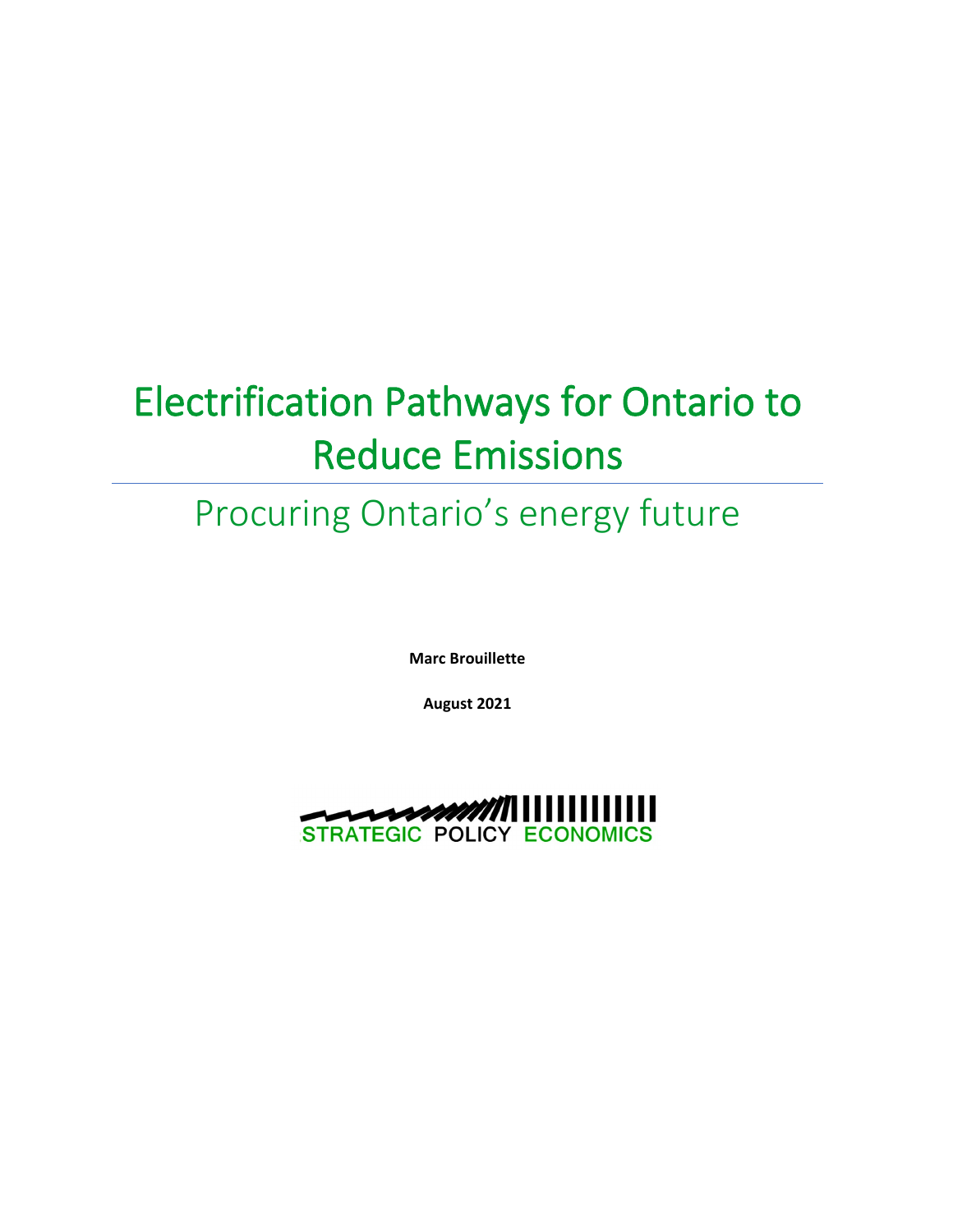## <span id="page-1-2"></span>**Executive Summary**

In 2020, Ontario's Independent Electricity System Operator (IESO) released its annual planning outlook (APO) that highlighted a shortfall in the province's electricity supply. The release of the APO comes at a time when government and civil society are increasingly accepting that urgent action is required to address climate change. Previous research has shown that the most effective – and popular – strategies to reduce emissions result in greater electricity demand, making climate targets an important factor in electricity planning.<sup>[1](#page-1-0)</sup> Yet the IESO's forecasts offer only limited consideration of the impact of climate on the province's future electricity demand. Furthermore, their stated strategies for meeting the forecast supply gap involve procuring greenhouse gas (GHG) emitting natural gas-fired generation, contrary to the province's climate ambitions and that of many municipalities.<sup>[2](#page-1-1)</sup>

After the release of the APO, Ontario's Ministry of Energy, Northern Development and Mines (MENDM) initiated a consultation on Ontario's energy planning framework. This was a timely initiative given several other important challenges confronting Ontario's energy planning efforts: Pubic concern on the high cost of energy and the impact it has on consumer pocketbooks and the competitiveness of Ontario's industries is driving government to take action; Energy policy with respect to climate is not well framed as it is unclear and has uncertain implications on climate action objectives; and, a plethora of emission reduction solution options create significant complexity to be addressed by energy planners. And yet, the recent APO is devoid of climate considerations, the procurement approach is unprepared to embrace the challenge, and governance of the sector has many gaps in ensuring policy objectives are attained.

This report describes not only the pressing need to consider climate in planning Ontario's electricity system but presents six findings that underscore the urgent need for a paradigm shift in Ontario's electricity planning and procurement process.

## **1. Ontario faces an electricity supply shortage and reliability risks in the next four to eight years.**

Ontario's emerging capacity supply gap was first identified in the IESO's 2013 Long Term Energy Plan (LTEP) and has since widened significantly as no procurement steps have been taken to close it. With the long-expected retirement of the Pickering Nuclear Generating Station (PNGS) in 2025, Ontario faces a capacity gap in 2030 of at least 3.6 gigawatts (GW) for which it has no solution. This gap could widen to 9.5 GW when electrification of the economy is considered. Filling this need is equivalent to doubling Ontario's planned nuclear fleet in eight years.

## **2. Achieving Net Zero by 2050 will increase electricity demand by at least 130%.**

Achieving the goals of Net Zero (NZ) emissions by 2050 being set by the federal government and civil society will require the electrification of the buildings, transportation, and industry sectors. Even assuming significant efficiency gains are achieved, Ontario's electricity demand will increase by at least 130% over current planning forecasts, and potentially by over 190%.

<span id="page-1-0"></span><sup>1</sup> Strapolec, 2016; Green Ribbon Panel, 2020; Canadian Institute for Climate Choices, 2021.

<span id="page-1-1"></span><sup>&</sup>lt;sup>2</sup> Ontario, A Made-in-Ontario Environment Plan, 2018; The Energy Mix, Toronto City Council Calls for Ontario Gas Phaseout, 2021.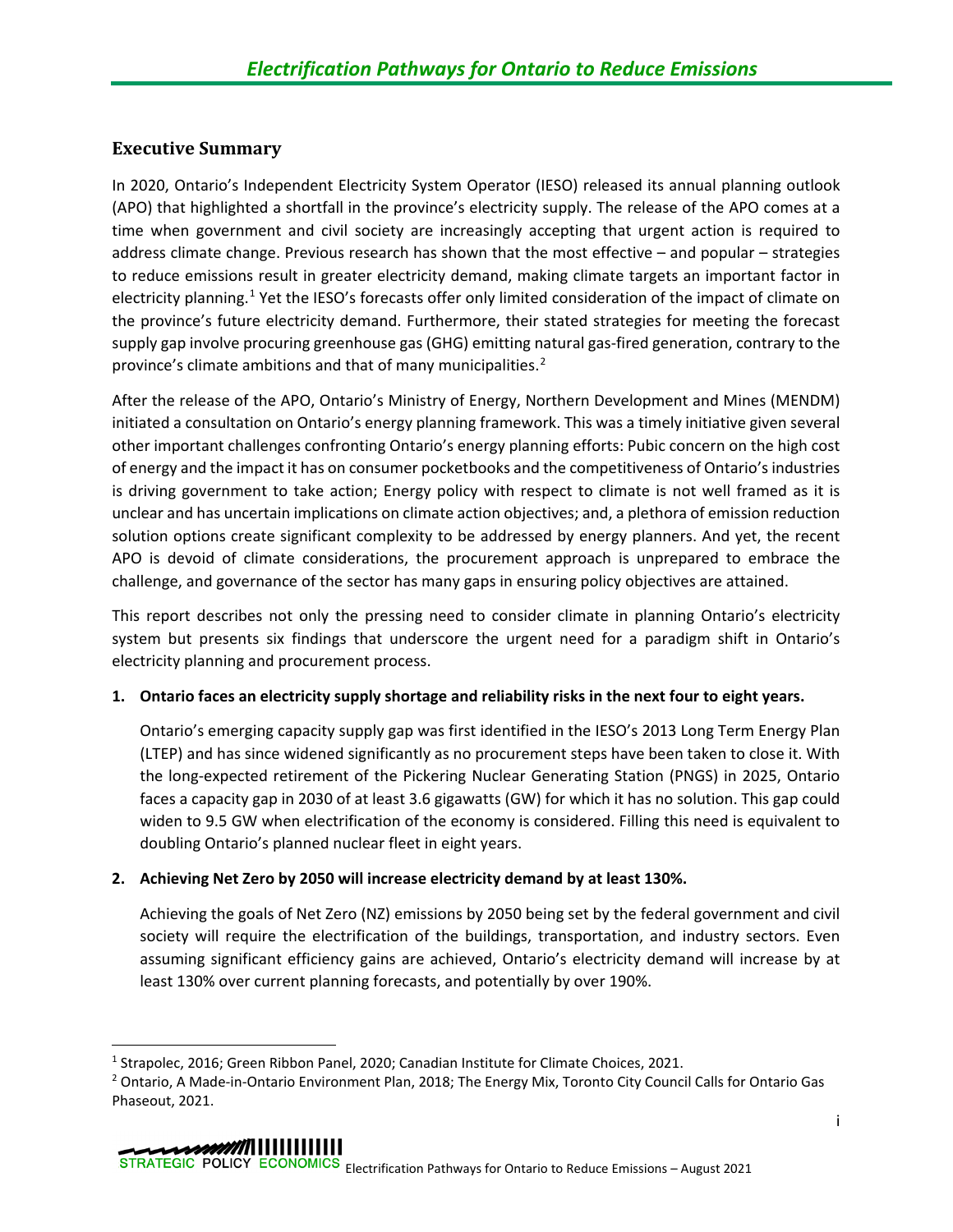## **3. Leveraging electricity, natural gas and hydrogen synergies can reduce supply needs, but 55 GW of new electricity resource willstill be needed by 2050 – four times Ontario's nuclear and hydro assets.**

Emerging forms of energy production and consumption are creating opportunities for low carbon integrated energy solutions involving electricity, natural gas, hydrogen, and demand side management (DSM) innovations to mitigate peak demand and optimize the costs of Ontario's NZ energy future. However, 55 GW of new incremental supply will still be required, with a baseload component equivalent to over 33 new nuclear reactors of the size of those at the Bruce site.

## **4. Optimized integrated solutions could enable cost competitive technology options.**

Low-carbon energy supply solutions such as nuclear, natural gas with carbon capture, renewables, and storage are required for supply Ontario's baseload and variable demand. Cost trends reveal that low-carbon hybrid solutions that combine traditional generation with emerging technologies may be cost competitive. Nuclear-based solutions may be the lowest cost, providing energy at 25% less cost to rate payers than Ontario's current system, however, optimal supply mix choices may vary regionally.

## **5. Procurement must begin to avoid a supply shortage in 2030 and maximize emission reductions.**

Even excluding the impacts of electrification, Ontario has a sustained long-term need for new lowcarbon baseload (2 GW) and flexible supply (12 GW). When considering electrification, the need for new low-carbon baseload could increase by an additional 6 GW by 2030. Absent procurement of new non-emitting resources, emissions could increase to levels present when Ontario operated its coal plants. This would put Ontario's status as a clean energy jurisdiction at risk. Procuring any form of lowcarbon resources at the scale required could take a decade to site, develop, and commission.

## **6. Ontario needs a procurement process to optimize supply options and maximize societal benefits.**

Increasingly complex energy solutions are undermining the effectiveness and increasing the risks for Ontario's current approach to electricity planning and procurement. Improvements are required that better mitigate risks, accelerate procurement timelines, and optimize the benefits for all Ontarians. An improved procurement approach would: procure resources to fit the type of demand to be supplied, not seeking specific technology; incent dispatchable integrated hybrid solutions; and encourage low-carbon solutions that integrate existing and new energy resources.

Competitive request-for-proposal (RFP) based procurement approaches are well suited for securing the low-carbon, energy Ontario needs in the long-term. They can also accelerate and maximize the significant societal benefits that result from the hundreds of billions in associated infrastructure investments. Ontario's nuclear technologies are well suited to achieving both goals.

The above findings underscore the great risks and opportunities that lay before Ontario's energy planners. Immediate action is required as a result to mitigate the system reliability risks and enable the significant societal benefits needed to pursue NZ objectives. Developing Ontario's approach to procuring the longterm assets that Ontario needs to replace the PNGS must begin as soon as possible, including stakeholder engagement on approach option viability.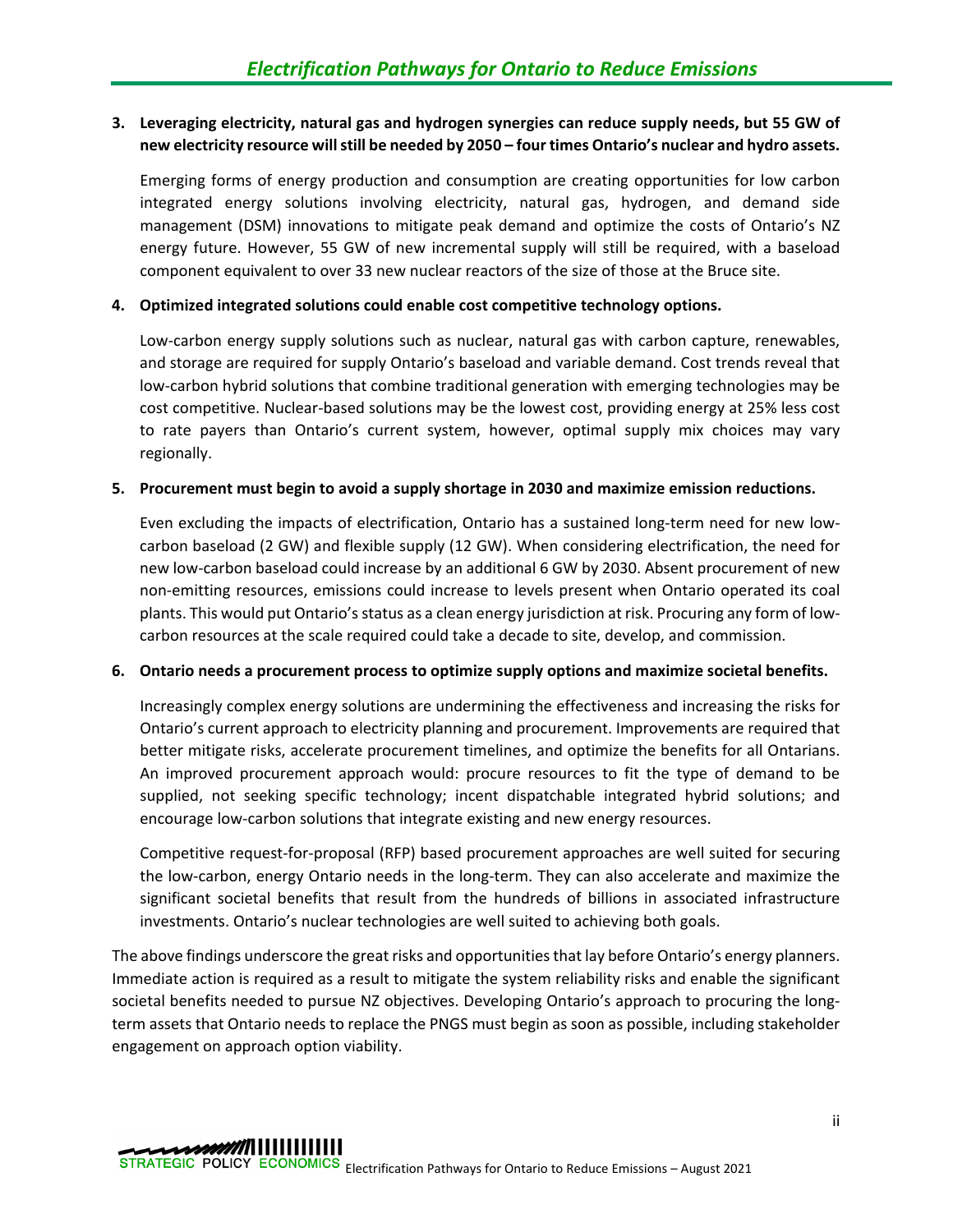# <span id="page-3-0"></span>**Table of Contents**

| 1  |                                                                                   |  |  |
|----|-----------------------------------------------------------------------------------|--|--|
| 2  |                                                                                   |  |  |
| 3  |                                                                                   |  |  |
| 4  |                                                                                   |  |  |
| 5  | Emerging Energy Trifecta Technologies Could Limit New Capacity Needs to 55 GW  8  |  |  |
| 6  |                                                                                   |  |  |
| 7  | Ontario is facing a 55 GW low-carbon electricity supply procurement challenge  13 |  |  |
| 8  | Ontario's unavoidable high emission transition undermines provincial NZ goals  16 |  |  |
| 9  |                                                                                   |  |  |
| 10 |                                                                                   |  |  |
| 11 |                                                                                   |  |  |
|    |                                                                                   |  |  |
|    |                                                                                   |  |  |
|    |                                                                                   |  |  |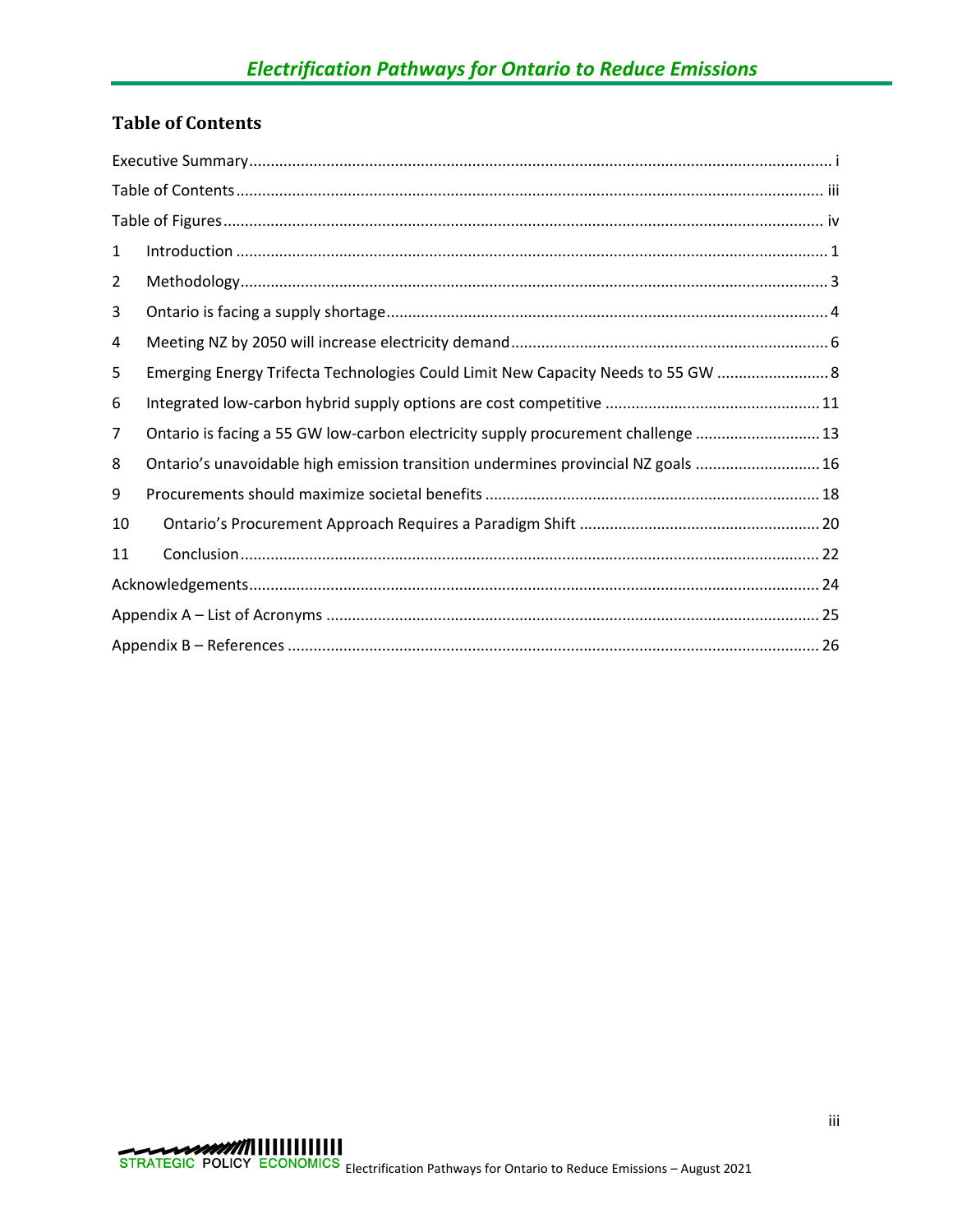# <span id="page-4-0"></span>**Table of Figures**

| Figure 8: Integrated Low-carbon Variable Supply Solutions Competitive with Natural Gas11          |  |
|---------------------------------------------------------------------------------------------------|--|
| Figure 9: Electricity Costs in Ontario: Nuclear based solution & Renewables-based alternative  12 |  |
|                                                                                                   |  |
|                                                                                                   |  |
| Figure 12: Emissions Implications Under Emitting and Clean Electricity Options 16                 |  |
| Figure 13: Ontario's Electrification and Provincial Emissions Reduction Profile 17                |  |
|                                                                                                   |  |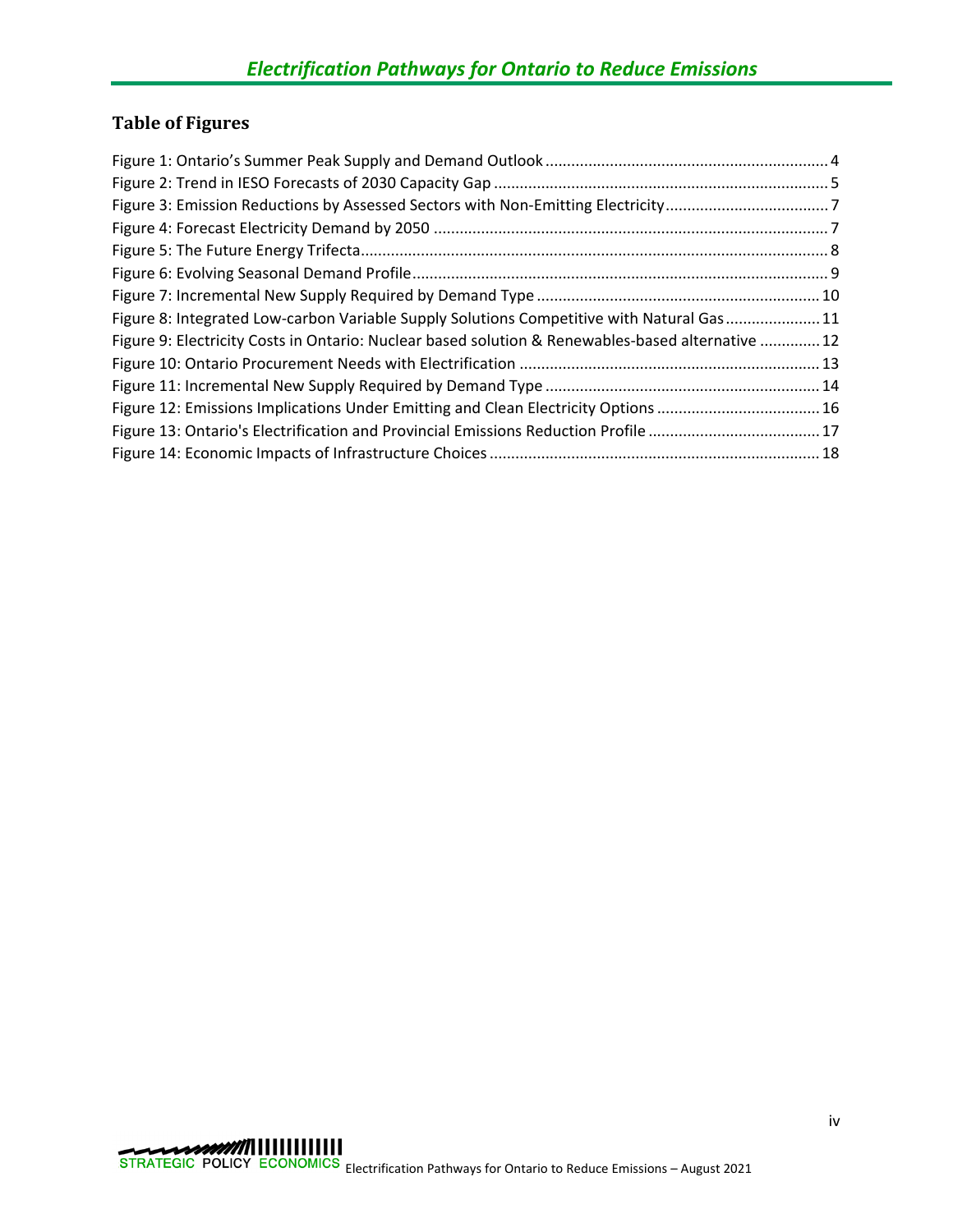## <span id="page-5-0"></span>**1 Introduction**

In 2020, Ontario's Independent Electricity System Operator (IESO) released its annual planning outlook (APO) that highlighted a shortfall in the province's electricity supply. The release of the APO comes at a time when government and civil society are increasingly accepting that urgent action is required to address climate change. Previous research has shown that the most effective – and popular – strategies to reduce emissions result in greater electricity demand, making climate targets an important factor in electricity planning.<sup>[3](#page-5-1)</sup> Yet the IESO's forecasts offer only limited consideration of the impact of climate on the province's future electricity demand. Furthermore, their stated strategies for meeting the forecast supply gap involve procuring greenhouse gas (GHG) emitting natural gas-fired generation, contrary to the province's climate ambitions and that of many municipalities.[4](#page-5-2)

After the release of the APO, Ontario's Ministry of Energy, Northern Development and Mines (MENDM) initiated a consultation on Ontario's energy planning framework. This was a timely initiative given several other important challenges confronting Ontario's energy planning efforts: Pubic concern on the high cost of energy and the impact it has on consumer pocketbooks and the competitiveness of Ontario's industries is driving government to take action; Energy policy with respect to climate is not well framed as it is unclear and has uncertain implications on climate action objectives; and, a plethora of emission reduction solution options create significant complexity to be addressed by energy planners. And yet, the recent APO is devoid of climate considerations, the procurement approach is unprepared to embrace the challenge, and governance of the sector has many gaps in ensuring policy objectives are attained.

This report describes the pressing need to include climate change in Ontario's electricity planning process by forecasting the electricity demand associated with achieving a Net Zero (NZ) 2050 goal and framing it in the context of the low-carbon electricity supply challenge Ontario is facing. The analyses examine the connections between the system conditions in IESO's APO and the implications of an electrified Ontario economy, and the long-term risks facing the reliability of Ontario's electricity system, including those presented by greenhouse gas (GHG) emission reduction objectives. Finally, the report characterizes potential pathways for Ontario's low-carbon energy transition and their timing and suggests ways to reform the province's procurement strategy to better achieve an electrified economy. The report is structured as follows:

- Section 2 summarizes the methodology used in this report and the sources considered by the analyses.
- Section 3 illustrates the supply capacity shortage noted in the IESO's APO and the history of its development.
- Section 4 examines the electrification approach to reducing Ontario's emissions, in the context of other deployable emission reduction options, to estimate the minimum electricity demand implications of achieving NZ by 2050.

<span id="page-5-1"></span><sup>3</sup> Strapolec, 2016; Green Ribbon Panel, 2020; Canadian Institute for Climate Choices, 2021.

<span id="page-5-2"></span><sup>4</sup> Ontario, A Made-in-Ontario Environment Plan, 2018; The Energy Mix, Toronto City Council Calls for Ontario Gas Phaseout, 2021.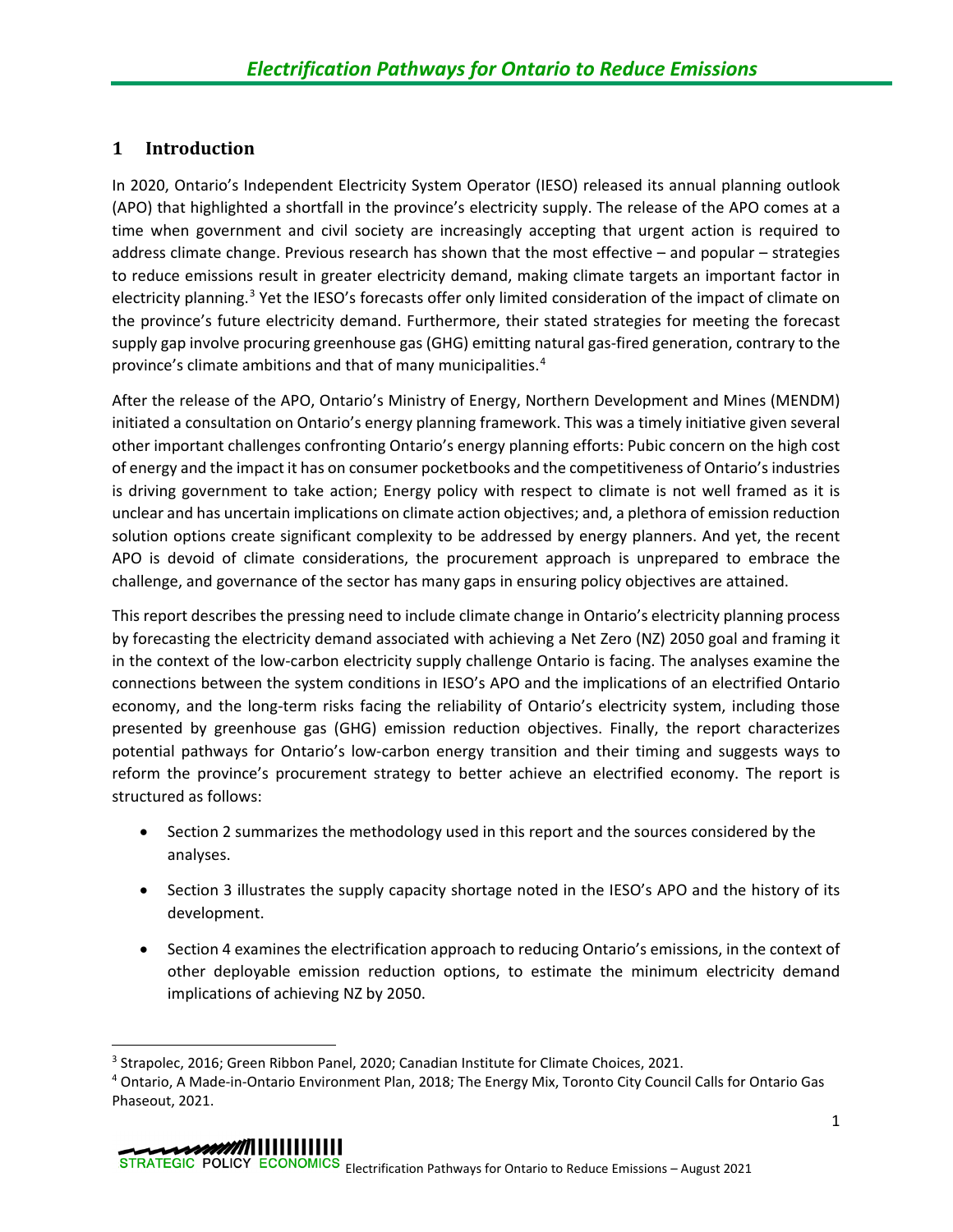- Section 5 reviews the role emerging energy technologies may play in shaping Ontario's electricity system and optimizing how low carbon electricity is supplied.
- Section 6 examines the cost implications of supplying the requisite electricity, including simulated hybrid electricity supply options that combine traditional and emerging low-carbon generation technologies to reduce costs to ratepayers.
- Section 7 outlines the challenges associated with meeting Ontario's forecasted electricity needs, solving the current electricity supply situation, and procuring the supply required to achieve NZ by 2050.
- Section 8 examines the trajectories for Ontario's emissions through to 2050, considering the required electricity demand for electrification, the IESO's current procurement plans, and several procurement scenarios.
- Section 9 considers how the necessary procurements to satisfy Ontario's electricity system needs could be structured to best deliver benefits to government and the public.
- Section 10 proposes a paradigm shift in Ontario's approach to electricity procurement that better addresses the known risks, accelerates timelines, and optimizes the potential system benefits resulting from innovative low-carbon energy solutions.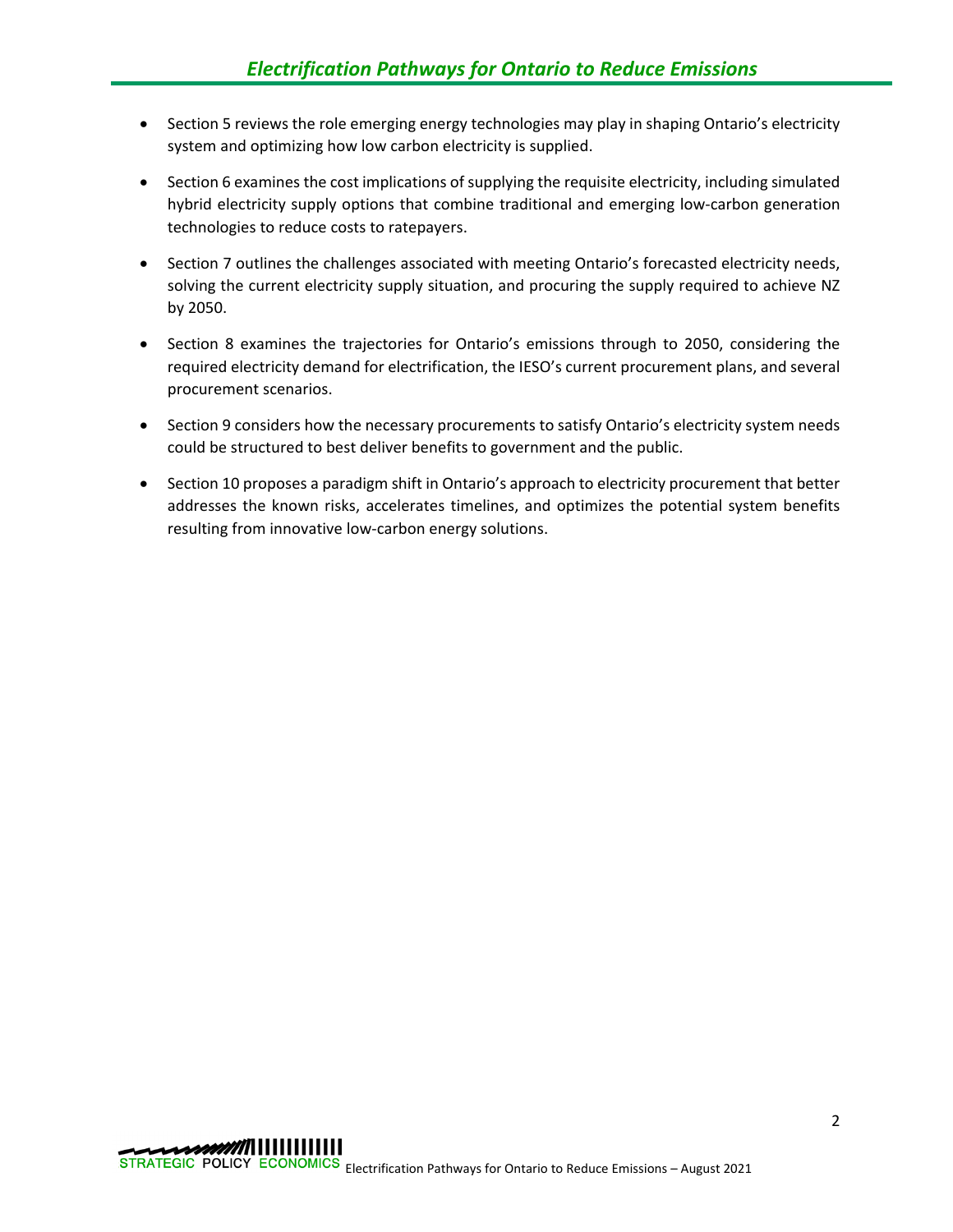# <span id="page-7-0"></span>**2 Methodology**

This report explores the pressing need to consider climate action in Ontario's electricity planning process. This section summarizes the methodology used to address the critical areas of analysis and identifies the supporting references upon which the analyses relied.

## *Sizing the electrification opportunity*

Central to the study is how electrification and energy efficiency could impact the energy consumption in Ontario and in turn the province's electricity system. The study focused on the three sectors of Ontario's economy that are the largest emitters of GHGs: buildings, transportation, and industry. Overall emissions trends and emission reduction opportunities were drawn from the following reports:

- Environment and Climate Change Canada (ECCC), Pricing carbon pollution from industry, 2021
- Princeton University, Net-Zero America, Potential Pathways, Infrastructure, and Impacts, 2020
- Canadian Institute for Climate Choices, Canada's Net Zero Future, 2021

The trends provided by these works were adapted to Ontario, with additional research conducted where warranted, to help inform the potential for energy efficiency and the minimum electricity demand that may emerge. This demand was added to the IESO's APO forecasts.

## *Forecasting the implications of electricity demand*

Implications are not only determined by the overall forecast electricity demand, but how the hourly demand profiles emerge over a full year. Strategic Policy Economics' used its proprietary models to simulate the daily and seasonal demand profiles for various emission reduction innovations, such as electric heating, EV charging, demand side management (DSM), hydroelectric generation, and storage. The aforenoted reference sources were supplemented by recent research findings on such matters as electric vehicle (EV) charging behavior in Ontario from Fleetcarma.<sup>[5](#page-7-1)</sup>

## *Costing and scenarios*

Future estimates of technology-specific levelized cost of energy (LCOE) were obtained from National Renewable Energy Laboratory (NREL), Lazard and other sources. Costs were applied to Strategic Policy Economics' proprietary models of Ontario's electricity system supply and demand to establish the capacity factors of its assets. Simulations were conducted with full 8760-hour annual supply and demand profiles to model the roles of storage, hydrogen electrolysis, hydro, renewables, natural gas, and nuclear.

## *Supply gap assessment and NZ resource acquisition challenge*

The IESO's various published perspectives on Ontario's supply gap have been summarized and reviewed to highlight specific relevant areas. Strategic Policy Economics simulations were used to assess the capacity impacts in various years resulting from new electricity demand. This analysis was also informed by research into early adoption trends arising in Ontario.

<span id="page-7-1"></span><sup>5</sup> Fleetcarma, Charge the North, 2019.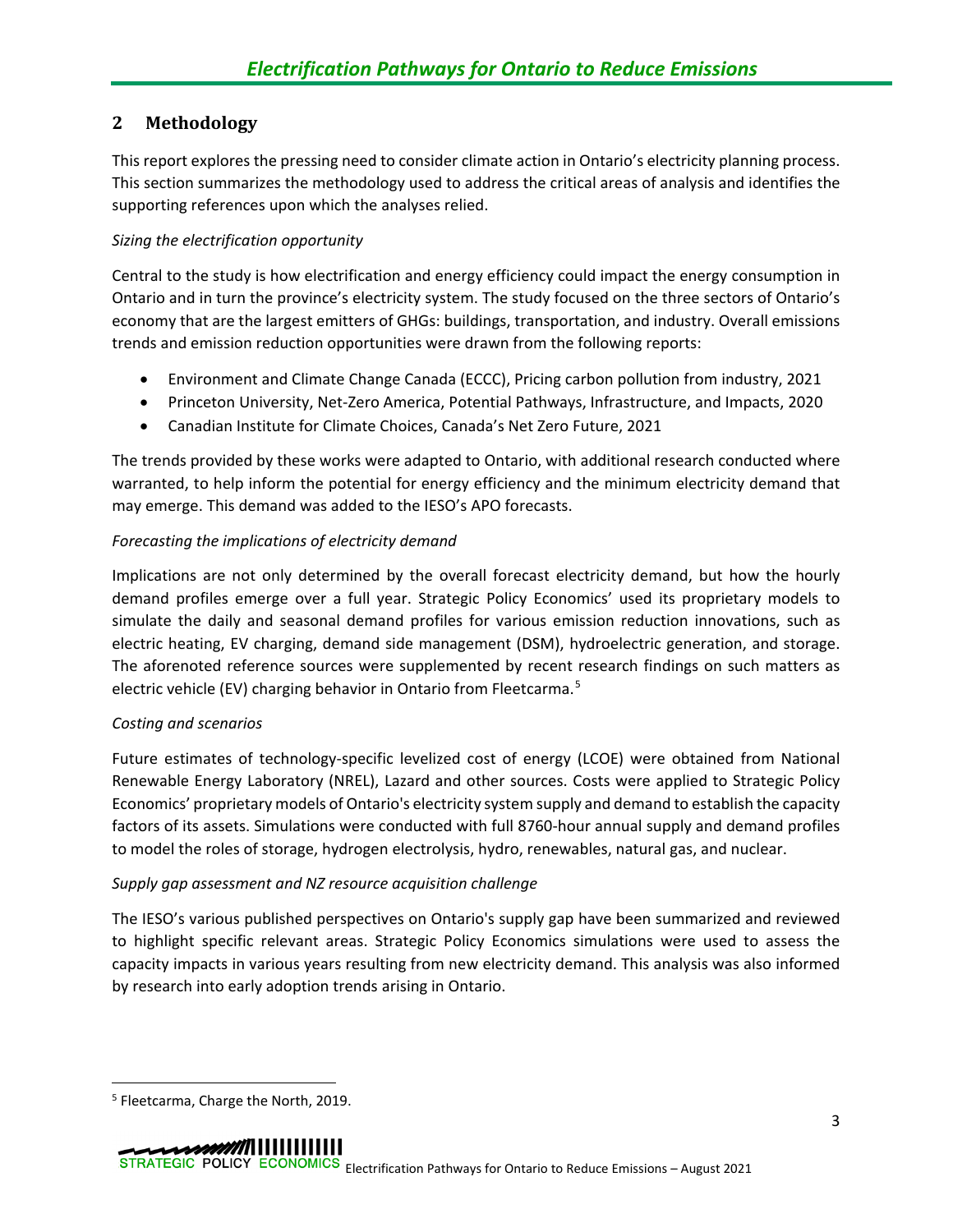## <span id="page-8-0"></span>**3 Ontario is facing a supply shortage**

The IESO's recent APO highlighted a forecast gap in supply capacity. This approaching gap is cause for concern given the short-timeline available to address it and a key omission — the demand impacts of electrifying Ontario's economy. This section explores the IESO's identified capacity gap and the history of its development.

## *The supply shortage*

Ontario's current "business as usual" electricity needs are growing. Concurrently, contracts for existing generation assets are expiring. Furthermore, the retirement of the Pickering Nuclear Generating Station (PNGS) by 2026 will remove 3 GW of firm, low-carbon, baseload electricity from the province's grid. By 2030, Ontario will be 3.6 GW short of the electricity capacity it needs to reliably meet summer demand, creating a *capacity gap*. With increasing demand, the IESO has forecast that this capacity gap will widen to 4.2 GW by 2040, as shown in [Figure 1.](#page-8-1)<sup>[6](#page-8-2)</sup>

The contracts for 11.4 GW of Ontario's existing capacity will expire by 2040.<sup>[7](#page-8-3)</sup> The majority, approximately 8.4 GW of this firm capacity, is GHG-emitting natural gas-fired generation. The remaining 3.2 GW of the expiring contracts is primarily renewables with some hydro, demand response (DR), and biomass. The IESO's planning assumptions rely on the renewal of these existing contracts to minimize the amount of new resources that must be found to ensure system reliability.

By 2030, Ontario's IESO has identified the need to acquire 10.6 GW of new or renewed capacity to replace expiring contracts and the retired PNGS.



## <span id="page-8-1"></span>**Figure 1: Ontario's Summer Peak Supply and Demand Outlook**

While the contracts for existing resources may be renewed, it is less clear how the additional 3.6 GW of anticipated demand in 2030 will be addressed. Nor has it been established that *all* of the existing assets can be economically reprocured, creating the risk of an even larger gap. In the next ten years alone, Ontario must renew or replace almost 40% of its generation infrastructure. This will be no small challenge.

Source: IESO, APO, 2020; Strapolec Analysis. Note: Total resource requirements includes peak demand and reserve margin.

<span id="page-8-2"></span><sup>6</sup> IESO, APO, 2020.

<span id="page-8-3"></span><sup>7</sup> IESO, APO, 2020.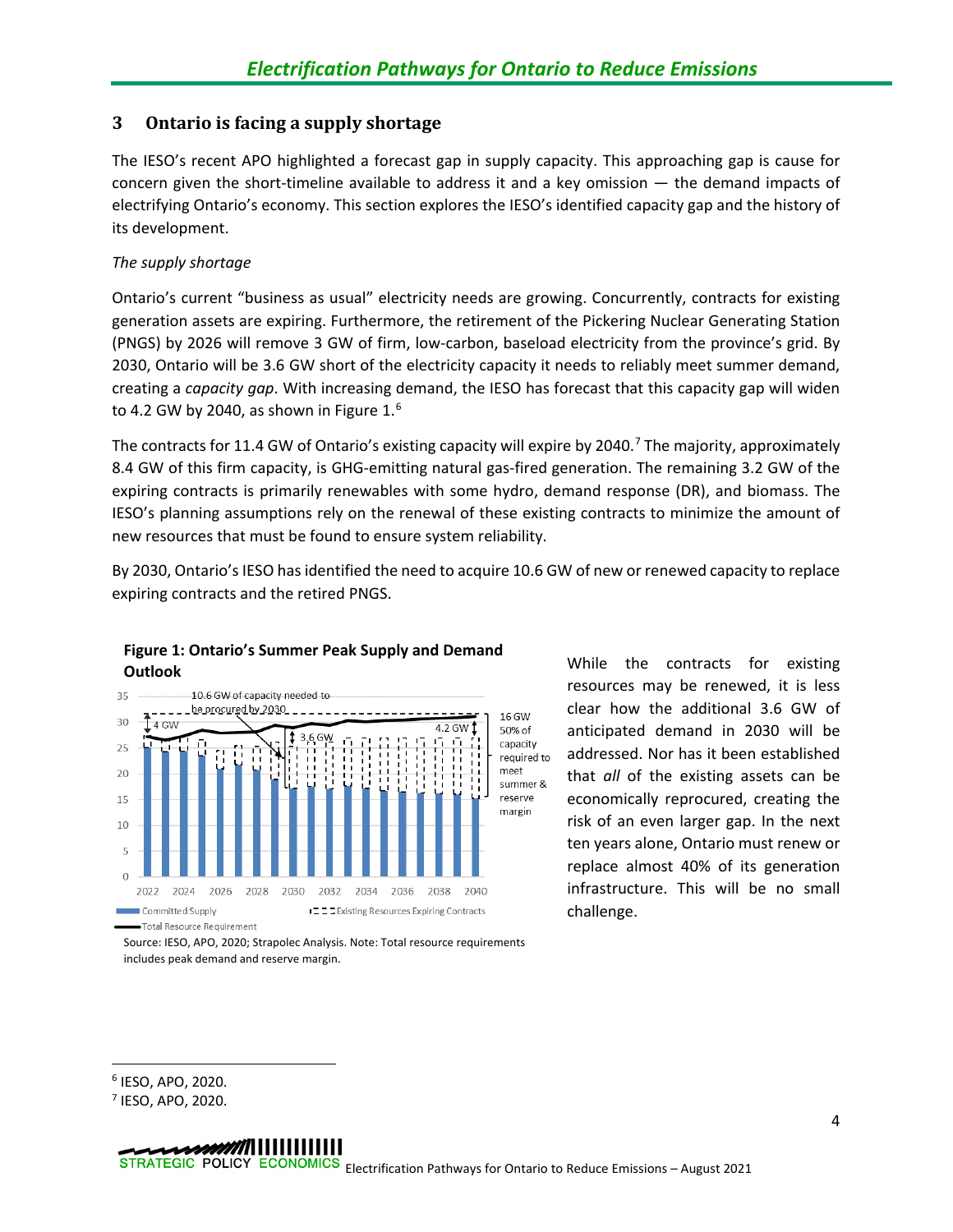The emergence of this supply gap is not a surprise or a mystery. Ontario's 2013 Long-Term Energy Plan (LTEP) noted the province's pending supply gap and a need for 1.5 GW of "planned flexibility" by 2030 to address the capacity gap anticipated as a result of the PNGS closure as shown in Figure 2.<sup>[8](#page-9-0)</sup>

The IESO's subsequent 2017 LTEP and 2020 APO shows that the gap has been progressively increasing. It now sits at 3.6 GW, more than double the level identified in 2013. This is no surprise since no procurements have been completed to replace the retiring PNGS.<sup>[9](#page-9-1)</sup> The electrification analysis in this report shows that this 2030 capacity gap could almost triple to 9.5 GW.

Instead, plans have continued to rely on the supposed ability to import electricity from Quebec and the U.S.. These have been respectively shown to

#### **Figure 2: Trend in IESO Forecasts of 2030 Capacity Gap** *(GW)*



Capacity gap is difference between resource requirement and firm supply available

Source: Ontario, Achieving Balance: Ontario's Long-Term Energy Plan, 2013; Ontario, 2017 Long-Term Energy Plan: Delivering Fairness and Choice, 2017, IESO, APO, 2020; Strapolec Analysis.

be infeasible on the one hand and at significant risk from U.S. climate policy objectives on the other. Quebec cannot meet Ontario's growing winter heating load, and instead currently relies on imports from Ontario in the winter. Both import options would lead to less energy security for Ontario.<sup>[10](#page-9-2)</sup>

The IESO has indicated that it does not intend to develop a procurement process to secure the required resources for many years, further delaying Ontario's ability to meet the forecast needs. Compounding the issue, recent surpluses have influenced procurement strategies to rely on near-term contractual renewal of aged assets, deferring long-term procurement decisions.<sup>[11](#page-9-3)</sup> This risk-averse behavior has been influenced by Ontario's surplus baseload capacity that appeared in 2013, which has been indicative of prior over-procurements and high costs.<sup>[12](#page-9-4)</sup> Most importantly, the IESO has not been provided with any policy guidance for them to address the impacts of electrification that will be required to achieve Ontario's emissions targets.<sup>[13](#page-9-5)</sup>

Coupling the lack of supply solutions for the existing known capacity shortfall with the unfolding reality of new electricity demand from electrification of the economy points to a reliability crisis that will be hard to avoid even with immediate policy action.

<span id="page-9-0"></span><sup>8</sup> Ontario, Achieving Balance: Ontario's Long-Term Energy Plan, 2013.

<span id="page-9-1"></span><sup>9</sup> Ontario, Delivering Fairness and Choice: Ontario's Long Term Energy Plan 2017, 2017; IESO, APO, 2020.

<span id="page-9-2"></span><sup>10</sup> Strapolec, Renewables and Ontario/Quebec Transmission System Interties: An Implications Assessment, 2016.

<span id="page-9-3"></span><sup>11</sup> Strapolec, Electricity Markets in Ontario, 2020.

<span id="page-9-4"></span><sup>&</sup>lt;sup>12</sup> Strapolec, Advancing Ontario's Energy Transition Part 3: Reforming Energy Planning, 2021.

<span id="page-9-5"></span><sup>13</sup> IESO, APO, 2020.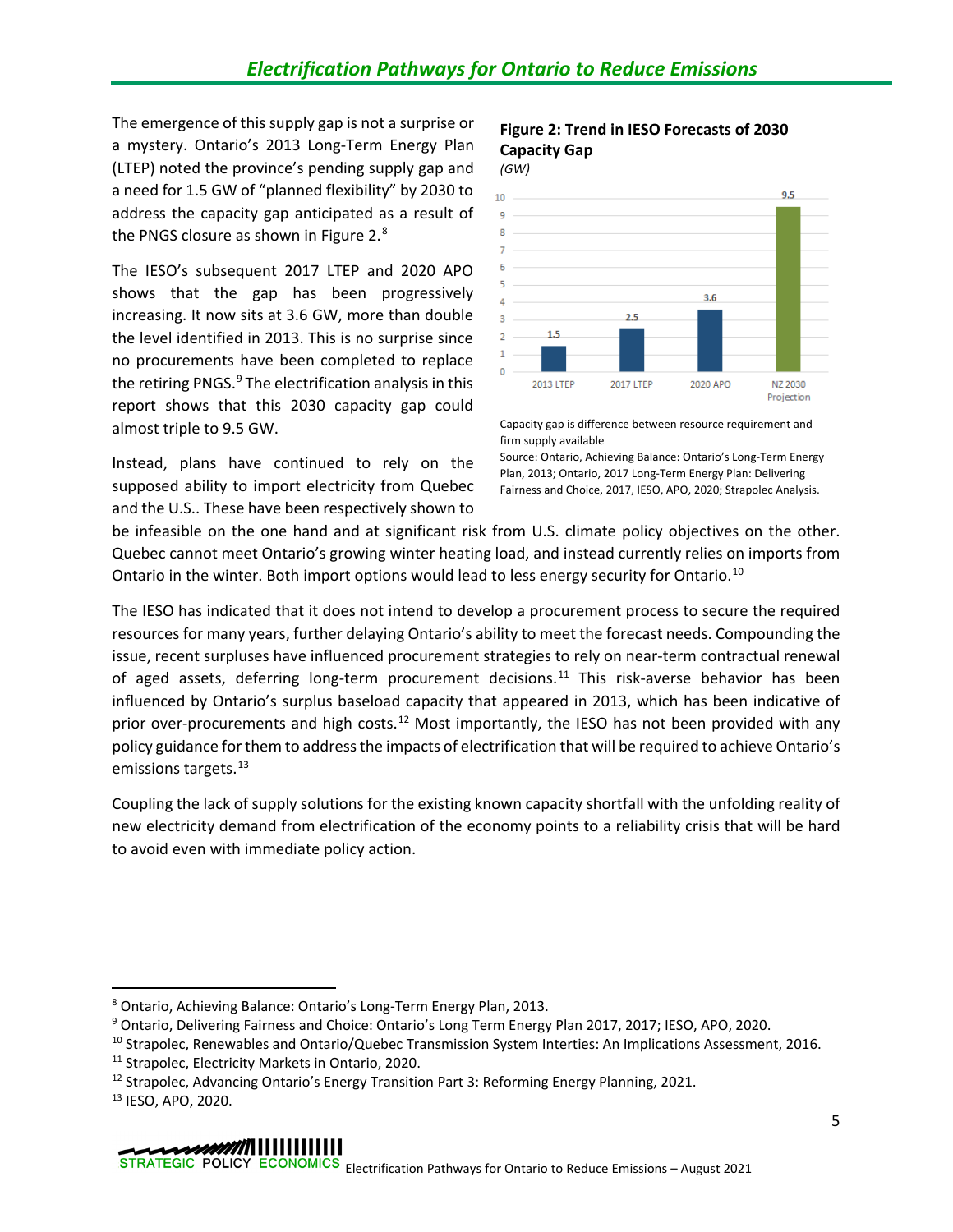# <span id="page-10-0"></span>**4 Meeting NZ by 2050 will increase electricity demand**

Many options for reducing emissions across Canada are being explored, including: fuel switching (primarily electrification and hydrogen); efficiency improvements; carbon capture; and direct air capture.<sup>[14](#page-10-1)</sup> The potential efficacy of these options varies by region across Canada. In Ontario, the largest emission reductions in the province's primary emitting sectors are likely to be achieved via efficiency gains and electrification.

This section examines the electrification approach to reducing Ontario's emissions, in the context of other deployable emission reduction options, to estimate the minimum electricity demand implications of achieving NZ by 2050

## *Emission Reduction Potential*

Ontario's buildings, transportation, and industry sectors are collectively responsible for 82% of the province's 165 million tonnes (Mt) of annual GHG emissions.[15](#page-10-2) Fortunately, the potential for fuel switching and energy efficiency in these three sectors is well understood. These sectors can be decarbonized through electrification and energy efficiency. This study assumed aggressive energy efficiency improvements to help determine the minimum electricity demand to achieve NZ by 2050.

Emissions from these three sectors could be reduced by 68 Mt, or by almost 30% with the use of lowcarbon fuels and two forms of energy efficiency improvements:

- 1. **Anticipated reductions** are expected to reduce emissions by 21%.[16](#page-10-3) These include increased energy efficiency in buildings, and electrification of transportation in alignment with ECCC forecast assumptions. This analysis assumed that the ECCC's energy efficiency ambitions over the next ten years could be replicated, and hence tripled, for another 20 years. This represents an aggressive assumption as much of the low-hanging fruit may have been realized by 2030.
- 2. **Additional efficiency** represents an assumed 10% reduction in industrial emissions resulting from process efficiencies and fuel switching, e.g., other fossil sources to natural gas.<sup>[17](#page-10-4)</sup>

Electrification has the potential to eliminate another 91 Mt of emissions, or almost 40% from these sectors. The main drivers are:

- 1. **Buildings:** Primarily residential and commercial heat pumps and electric water heating;
- 2. **Transportation:** Primarily EVs for light vehicles and EV and hydrogen options for land-based freight; and,
- 3. **Industry:** Primarily via electrification and use of hydrogen for industrial processes and process heating, as well as electrification of process cooling, machine drives, and mobile equipment.

<span id="page-10-1"></span><sup>14</sup> Canadian Institute for Climate Choices, 2021.

<span id="page-10-2"></span><sup>15</sup> Environment and Climate Change Canada, National inventory report 1990-2018, 2020.

<span id="page-10-3"></span><sup>&</sup>lt;sup>16</sup> ECCC, Canada's Greenhouse Gas Emissions Projections, 2021; IESO, APO, 2020; Princeton University, 2020; EIA, 2020; NRCan 2021; Strapolec analysis.

<span id="page-10-4"></span><sup>&</sup>lt;sup>17</sup> ECCC, Canada's Greenhouse Gas Emissions Projections, 2021; IESO, APO, 2020; Princeton University, 2020; EIA, 2020; NRCan 2021.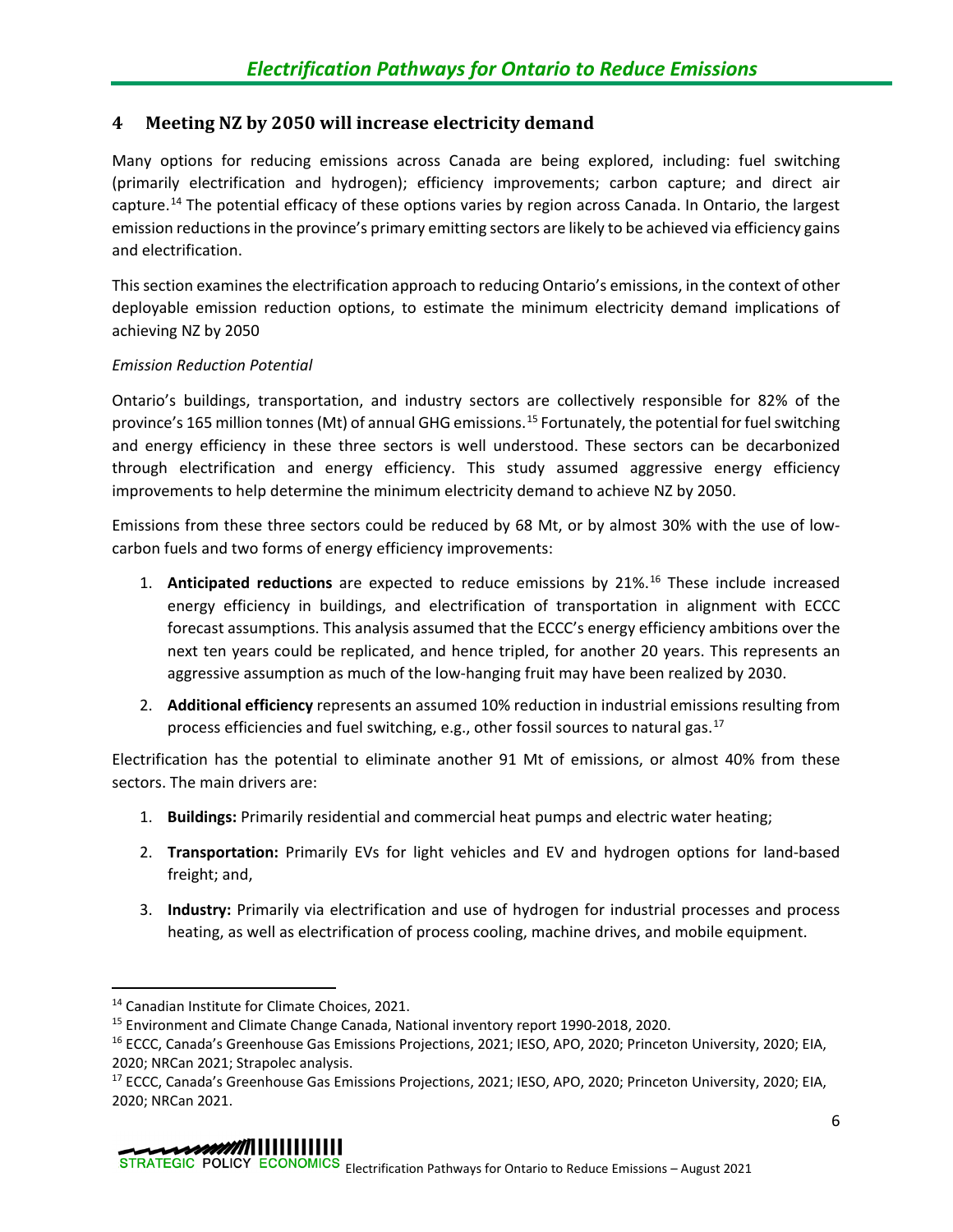# <span id="page-11-0"></span>**Figure 3: Emission Reductions by Assessed Sectors with Non-Emitting Electricity**

*(Mt CO2 e)*



Sources: ECCC, Canada's Greenhouse Gas Emissions Projections, 2021; IESO, APO, 2020; Princeton, 2020; EIA, 2020; NRCan 2021; Strapolec analysis

#### *Impacts on Electricity Demand*

Electrification replaces technologies that use fossil fuels (coal, oil and natural gas) with technologies that use electricity as a source of energy directly, or indirectly via other low-carbon fuels produced from electricity such as hydrogen.

In the scenario described above, Ontario's electricity demand by 2050 will increase by between 230 and 345 terawatt-hours (TWh) above the reference case as shown in [Figure 4.](#page-11-1) [19](#page-11-3) This increase occurs *after* applying the energy efficiency results to current electricity applications. [20](#page-11-4)

<span id="page-11-1"></span>**Figure 4: Forecast Electricity Demand by 2050** *(TWh, NZ2050)*



Base case assumes aggressive efficiency gains to determine a minimum estimate. The High Scenario reflects moderate efficiency assumptions and estimates electrification of unassessed areas including carbon capture and direct air capture.

The low end of this forecast, 230 TWh of new demand by 2050, represents a base case crafted to identify the minimum expected new electricity demand. This minimum case represents a need for 130% more electricity in 2050 compared to what the IESO has forecast for 2040.<sup>[21](#page-11-5)</sup> To take climate action, Ontario indisputably needs significantly more non-emitting energy.

# 

Electrification and efficiency gains in these three sectors could reduce future economy-wide emissions by 160 Mt, or 67% as shown in [Figure 3.](#page-11-0) $^{18}$  $^{18}$  $^{18}$ 

The remaining 81 Mt of emission reductions required to achieve NZ were not assessed. These include refrigerants, water and air transport, industrial processes, and the other sectors of the economy: electricity, agriculture, oil and gas, and waste processing and management. These remaining emissions could potentially be reduced by the more uncertain options of carbon capture, renewable natural gas (RNG), biofuels, and negative emissions technologies.

<span id="page-11-2"></span><sup>&</sup>lt;sup>18</sup> Status Quo (SQ) emission driven by economic factors such as population growth, gross domestic product (GDP) growth, and demand for commercial floor space.

<span id="page-11-3"></span><sup>19</sup> IESO, APO, 2020.

<span id="page-11-4"></span><sup>&</sup>lt;sup>20</sup> Aggressive energy efficiency reduces the IESO's forecast by an estimated 26 TWh as shown in Figure 4.

<span id="page-11-5"></span><sup>21</sup> IESO, APO, 2020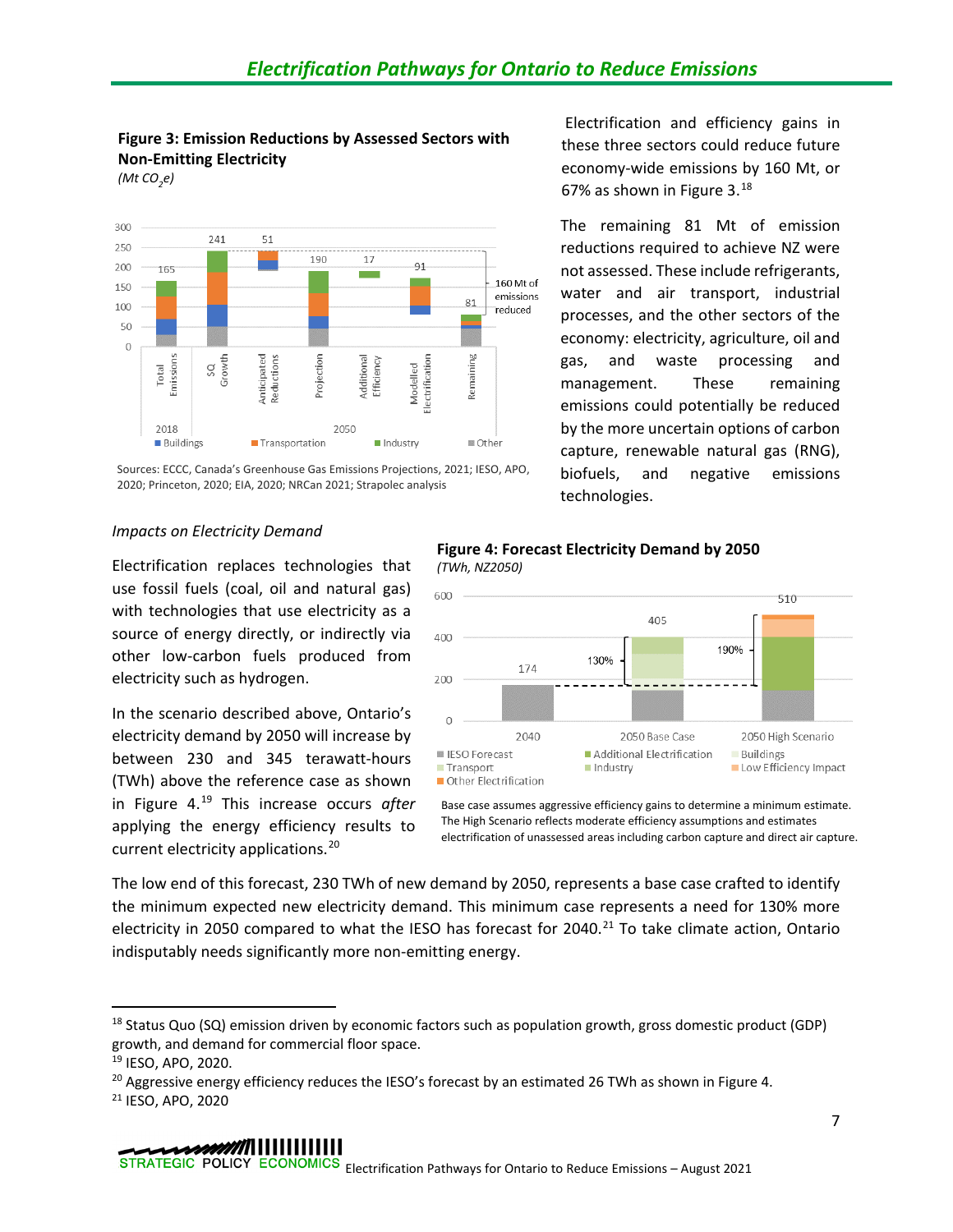## <span id="page-12-0"></span>**5 Emerging Energy Trifecta Technologies Could Limit New Capacity Needs to 55 GW**

The energy transition required to achieve Canada's NZ goal encompasses more that just electricity. New forms of low-carbon energy production and changes in consumer behavior are creating opportunities for innovative, integrated solutions that can help optimize an affordable energy transition to a decarbonized economy. This will change the meaning of "energy," requiring solutions that can manage the complexities of supply and ever-changing energy demand.

This section reviews emerging energy technologies, describes how demand is shaped by consumer energy use that drive seasonal and daily demand, and then summarizes how the emerging technologies may create system benefits by helping to optimize low-carbon electricity supply.

## *The Evolving Energy Sector*

The energy landscape of the future, illustrated in Figure 5, will be shaped by the interplay of an emerging trifecta of energy infrastructure solutions:

- **Electricity** which must provide the emission-free energy sources of the future;
- **Natural gas** for building heating, industrial heat, and electricity generation as the economy transitions; and,
- **Hydrogen,** a non-emitting fuel that can help displace fossil fuels in Canada's industrial and transportation sectors, as well as be blended into the natural gas delivery system.

<span id="page-12-2"></span>



There are evident synergies between hydrogen and low-carbon electricity. The latter can be used to produce hydrogen via electrolysers, which in turn can provide DR and other ancillary services to the electricity system. Electrolytic-based hydrogen can also be injected into the natural gas system as Power to Gas (P2G) to help blend down the emissions of natural gas applications.<sup>[22](#page-12-1)</sup> Natural gas and electricity have several cross over areas beyond natural gas-fired generation. These include hybrid heating solutions that, when coupled with energy management applications, can optimize consumers' use of low-carbon energy. However, the use of natural gas will be impacted by carbon pricing and the viability of carbon capture and storage (CCS) technologies. CCS has the potential to allow for continued use of natural gas for electricity generation and the production of hydrogen using traditional steam methane reforming.

<span id="page-12-1"></span> $^{22}$  Enbridge is currently running a pilot with support of the OEB and the IESO that combines the functions of the natural gas system, hydrogen production and electricity system ancillary services. Source: Enbridge, 2020.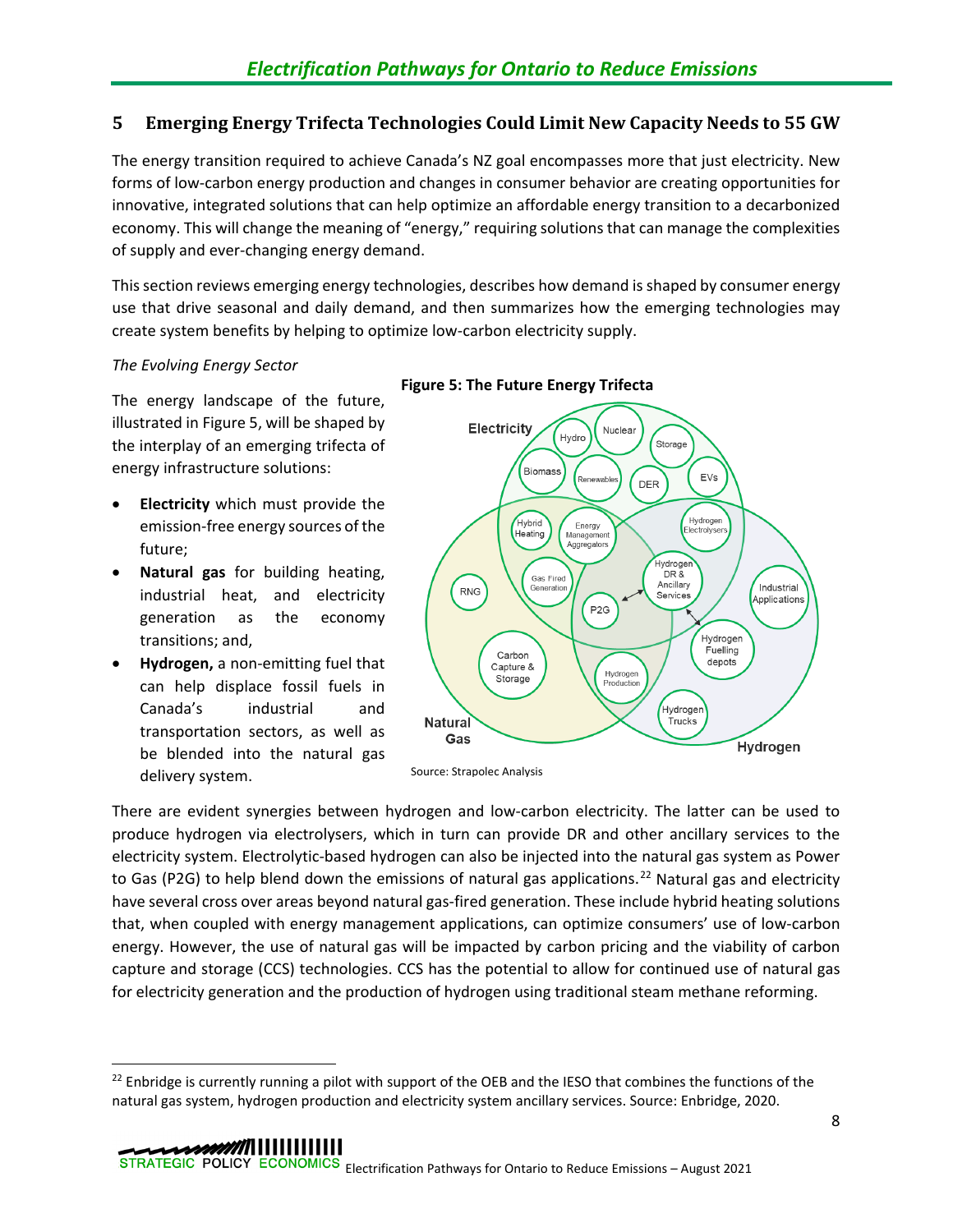## *Opportunities to Change how Energy is Consumed*

The integration of these three sectors can be managed to optimize the cost of the energy system by delivering energy in response to when and how consumers demand it. In general terms, consumer behaviour results in three types of demand:

- **Baseload demand** is present 24 hours a day, 365 days a year.
- **Variable demand** comes in two forms, seasonal and daily:
	- o **Seasonal variable demand** varies by season (higher for cooling in summer today and heating in winter in the future)
	- o **Daily variable demand** fluctuates throughout the day but typically rises during the day and declines at night
- **Peak demand** occurs less than 2% of the time, currently driven by air conditioning on a few extremely hot summer days.

Baseload supply provides the most cost-effective electricity as it maximizes the use of bulk system generation and transmission assets. The relative costs per unit of energy increases for supplying daily, seasonal, and peaking demand due to the associated reduction in use of the asset capacities.

The technologies illustrated i[n Figure 5](#page-12-2) can help optimize the cost of energy by mitigating the cost impacts of seasonal, daily, and peak demand variations.

## *Mitigating seasonal demand implications*

Heating is a major source of emissions in the buildings sector. Electrification of building heating will increase demand in the winter by 230%, making peaks in the winter 40% higher than in the summer, as illustrated i[n Figure 6.](#page-13-0)

The costs of supplying future winter seasonal demand can be mitigated by integrated "wires and pipes" solutions that leverage the existing natural gas distribution system. For example, dualfuelled electricity and natural gas hybrid heating devices are available

<span id="page-13-0"></span>



today that can help reduce peak electricity system demand by switching to natural gas at peak times. Significant emission reductions from the natural gas delivery system can be achieved by reducing the amount of gas consumed and using RNG and P2G.

As well, hydrogen production for P2G applications can be focused in the summer as the natural gas storage caverns are stocked in preparation for the winter season, increasing the need for baseload supply in the summer. These operations can be reduced when high demand stresses the grid during the winter season.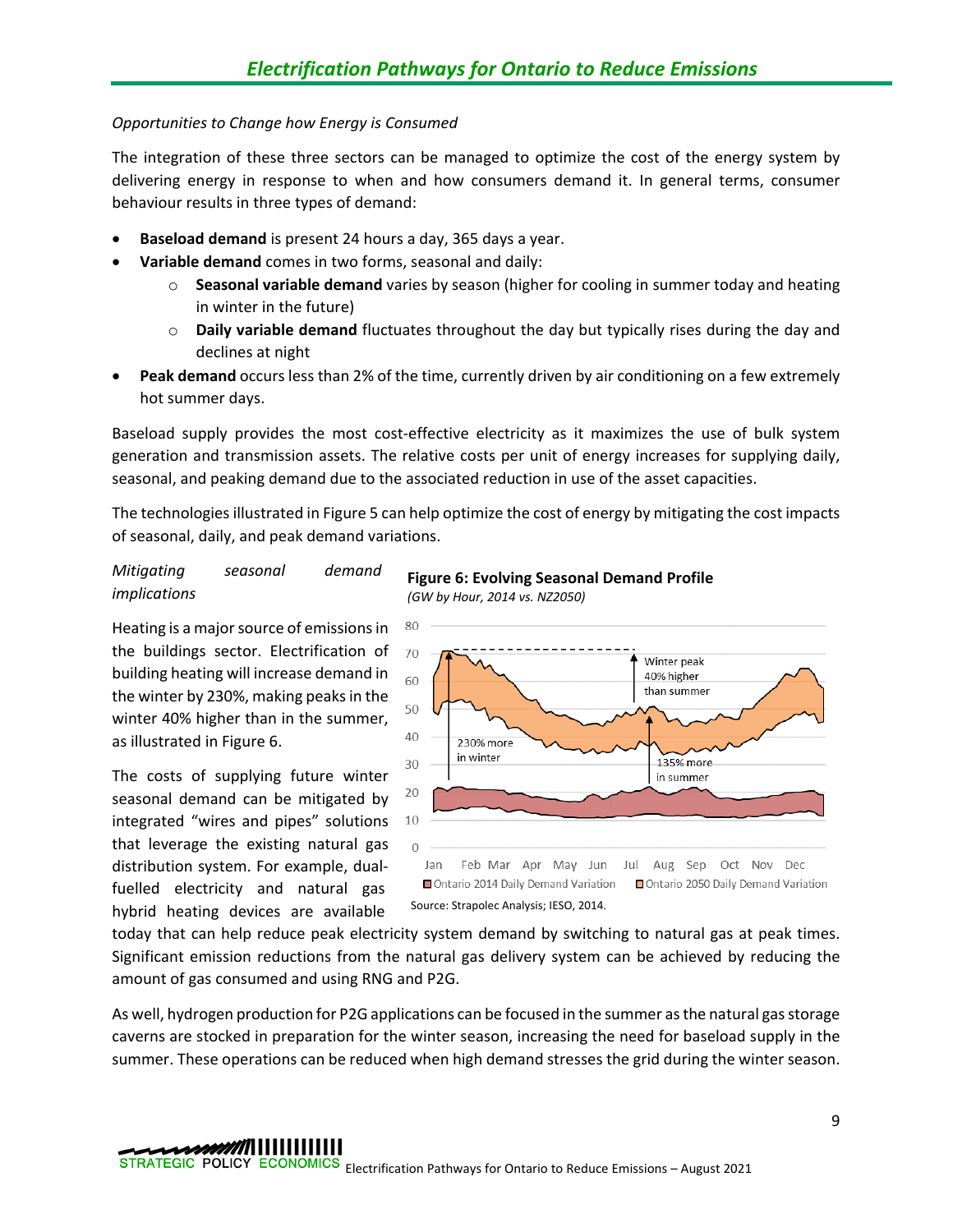## *Daily variable demand mitigation*

Variable daytime demand has traditionally been met by flexible, carbon-emitting, fossil generation. New technologies offer the same flexibility as they can help smooth electricity demand. Concurrently, these new technologies also increase the need for more efficient baseload energy. These include:

- *DSM systems*, which can optimize home heating, EV charging, and water heating to optimally match system conditions without impacting consumer behavior.
- *Community storage*, which can be located near demand loads to smooth variable demand. This could reduce the costs of the existing grid by enabling greater use of baseload supply. EVs can provide mobile storage and act as virtual power plants by aggregating two-way charging.
- *Hydrogen electrolyzers*, which provide a cost-effective source of DR and ancillary services that could be regionally distributed near load centers (where the benefits are most evident.

## *Benefits to the system*

These integrated low-carbon technology options could yield significant savings for the electricity system. They could reduce Ontario's capacity requirement by 11 GW, or 15%, while saving \$2.0 billion per year in system costs.<sup>[23](#page-14-1)</sup> Concurrently these integrated solutions could increase the need for baseload supply by 2 GW and reduce the need for variable supply by 8 GW, as shown in [Figure 7.](#page-14-0) Peak and reserve capacity needs would also be reduced by 5 GW (not illustrated). [24](#page-14-2)

## <span id="page-14-0"></span>**Figure 7: Incremental New Supply Required by Demand Type**

*(GW, IESO 2040 vs. NZ2050)*





However, even with these solutions in place, Ontario will still need 160% more baseload and 80% more variable supply than currently forecasted in the IESO's APO. Indeed, the identified 36 GW of additional future bulk system generation requirements will be dominated by baseload supply characteristics, which includes the IESO's known need for 2 GW to replace Pickering.

Combined with the capacity needs identified in the APO, Ontario will need to procure at least 55 GW of capacity, including 26 GW of new baseload supply. This is the equivalent to 33 new nuclear reactors similar in size to those at the Bruce Nuclear Station. Ontario will need an additional 24 GW of variable supply, including renewing or replacing 12 GW of existing resources such as gas-fired generation and 5 GW of peak and reserve supply (not illustrated).

<span id="page-14-1"></span><sup>&</sup>lt;sup>23</sup> Cost estimate savings based the cost of new electricity generation capacity of \$180K/MW per year, based on the LCOE of a CCGT with CCS, operating at a 55% capacity factor (NREL, 2020).

<span id="page-14-2"></span> $24$  Note that total capacity is driven by peak system needs, whereas capacity needs by demand type are driven by non-coincident demand needs. As a result, these are not strictly comparable.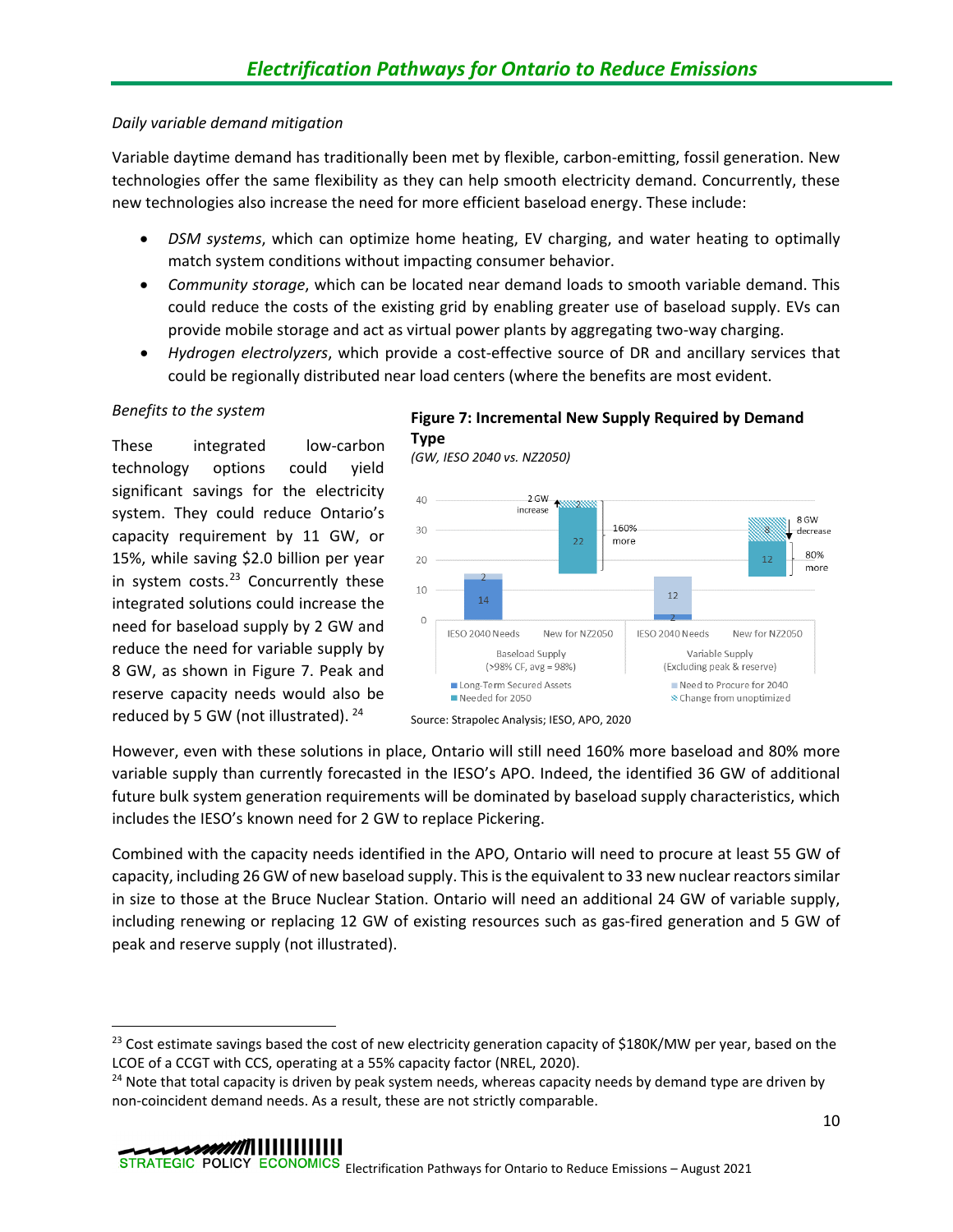## <span id="page-15-0"></span>**6 Integrated low-carbon hybrid supply options are cost competitive**

Cost-effective, low-carbon energy solutions that deliver both baseload and variable supply will be required to meet the increased electricity demand resulting from the energy transition to a NZ economy. This section explores the cost of supplying the requisite baseload electricity in the future and examines the cost implications of simulated hybrid electricity supply solutions for variable demand. The focus is on traditional and emerging low carbon generation technologies that can be combined to deliver the desired low carbon results at reduced costs to ratepayers.

## *Baseload demand*

Nuclear power and combined cycle natural gas-fired generation (CCGT) plants equipped with CCS are the most cost-effective ways to meet baseload demand. Between the two, nuclear power offers the lowercost option, as shown in [Figure 8.](#page-15-1) Nuclear power's cost advantage arises for two main reasons. Firstly, the cost of CCS greatly increases the cost of natural gas-fired generation. To achieve net zero emissions, CCS must be supplemented by direct air carbon capture and the sequestration of the carbon for eternity. Secondly, the current low-interest rate environment has greatly reduced the cost prospects of conventional nuclear generation. Over the past five years, NREL has reduced its cost estimate for nuclear generation in 2035 from \$131/megawatt-hour (MWh) to \$71/MWh (USD), largely due to changes in assumed financing costs.<sup>[25](#page-15-2)</sup> New nuclear generation could be further supported financially through public-private partnerships and the Canada Infrastructure Bank (CIB).<sup>[26](#page-15-3)</sup>

<span id="page-15-1"></span>





Variable daily and seasonal demand could be economically supported by several technological solutions. Flexible supply has typically been provided by natural gas-fired generation. However, variable demand could also be met by less costly, low-carbon hybrid solutions. One such solution is nuclear coupled with distributed lithium ion (liion) battery storage and natural gas generation for high demand periods. Renewables (primarily wind) coupled with natural gas backup, distributed battery storage, or compressed air energy storage (CAES) offer another option. [27](#page-15-4) A simulation of these three

Note: NREL assumptions for nuclear dropped due to financing assumptions. Costs shown after conversion to Canadian context and include full life cycle costs

options over the 8760 hours in a year demonstrates that the nuclear option may be the most cost-

<span id="page-15-2"></span><sup>25</sup> NREL, 2020 Annual Technology Baseline, 2020.

<span id="page-15-3"></span><sup>&</sup>lt;sup>26</sup> Green Ribbon Panel, 2020.

<span id="page-15-4"></span><sup>&</sup>lt;sup>27</sup> The potential use of CAES as the low-cost storage option may be geographically limited. Assumes CAES is located in close proximity to wind farms. Li-Ion will at least double the storage cost, increasing overall costs to potentially over \$230/MWh.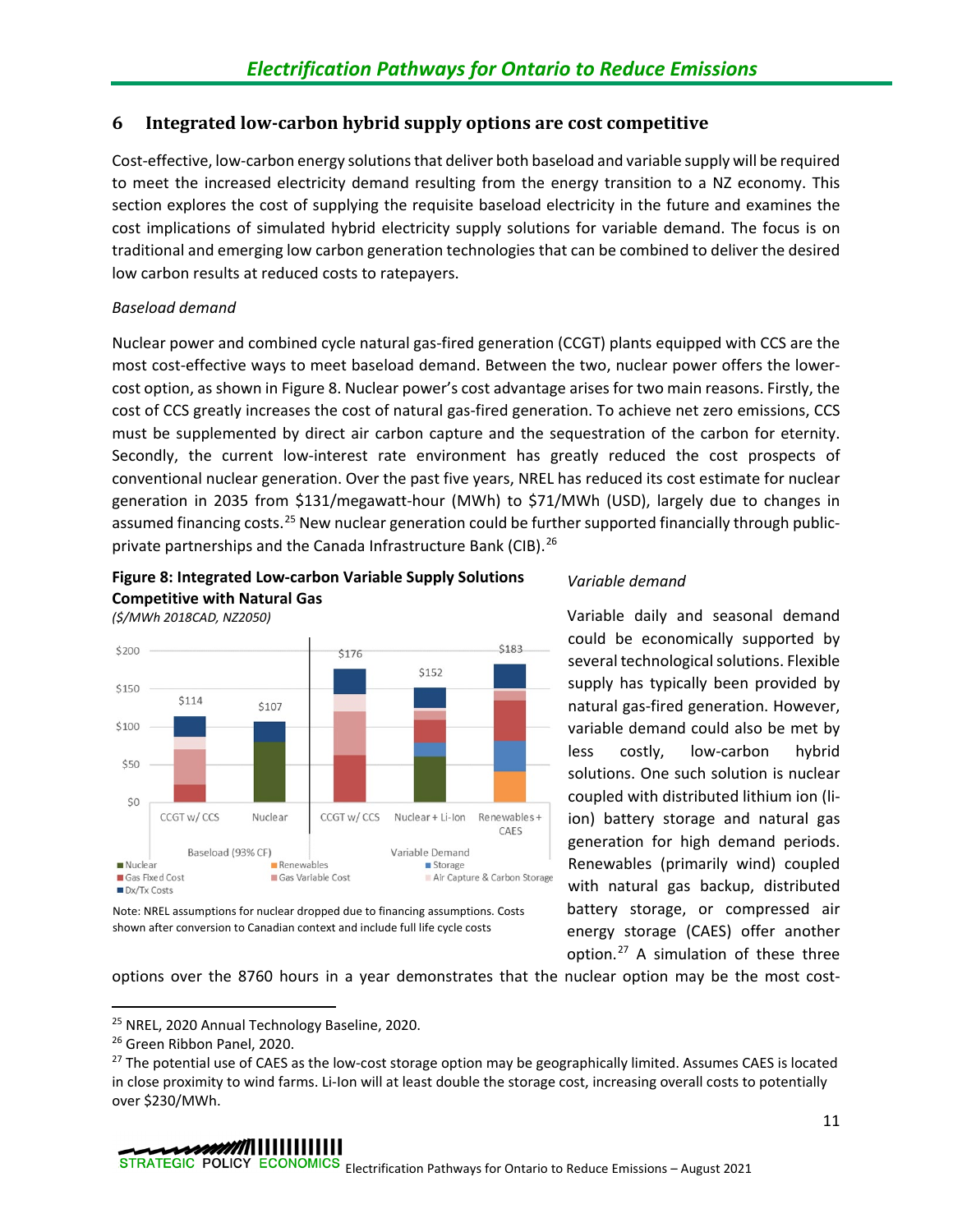effective option for supplying variable demand at a total system cost of \$152/MWh versus the \$183/MWh for the renewables-based solution.

Regional advantages may favor different approaches across Ontario. For instance, carbon capture and sequestration may have limited viability in some regions of Ontario due to local geological conditions.

#### *Nuclear cost advantages*

New nuclear based options could also lower other system costs. Firstly, the ability to enable constant operation of hydrogen electrolysis facilities would not only lower the production costs of hydrogen but also allow electrolytic hydrogen to provide economic peaking and reserve options to the electricity system. This would reduce the need for natural gas-fired peaking capacity. Secondly, with a nuclear baseload, storage is used to reduce peaks by smoothing demand rather than account for the intermittency of renewable generation. Finally, the cost of distribution (Dx) and transmission (Tx) delivery infrastructure can be lowered by the improved asset utilization achieved from reduced peaks.

#### <span id="page-16-0"></span>**Figure 9: Electricity Costs in Ontario: Nuclear based solution & Renewables-based alternative** *(\$/MWh 2018CAD, NZ2050)*

\$200 Ontario Cost \$180 Today: \$160 \$166/MWh  $-18%$  $-25%$ \$136 \$140 \$123  $-10%$ \$29 \$120  $$28$ \$100 \$80 \$60 \$87 \$40 \$80 \$20  $$0$ Nuclear-Based Solution CCGT & Renewables Solution **Baseload** Variable Increment **Peaking + Reserve**  $T_X/D_X$ 

#### Source: Strapolec Analysis

Costs reflect blended average cost of baseload and variable supply systems, including the benefits of hydrogen as a DR/reserve capacity in the nuclear scenario. Projected future costs are substantially less than today because of increased baseload and more efficient use of Dx/Tx assets. Today cost of \$166/MWh reference is prior to shifting contract cost of non-hydro renewables to the tax base. Post this change, generation costs would decrease by \$20/MWh. $^3$ (Ontario, Ontario's Action Plan, 2020).

## *Ratepayer Implications*

An integrated nuclear-based solution could provide ratepayers with energy at a commodity cost 25% less than Ontario's current system, and up to 10% less than the lowest estimate for a future natural gas and renewables-based solution. Ontario's current commodity cost of \$166/MWh includes generation, Tx and Dx, and grid operating costs.<sup>[28](#page-16-1)</sup> A significant portion of the total results from renewable and gas-fired generation: the hydro and nuclear component costs \$80/MWh with the remainder costing \$180/MWh.<sup>[29](#page-16-2)</sup> An integrated, nuclear-based solution could provide power at a cost of \$123/MWh, as shown in [Figure 9.](#page-16-0)

These modeled scenario solutions illustrate that an integrated energy system leveraging electricity, natural gas, and hydrogen could significantly reduce the cost to the consumer of the low-carbon electricity that will be required to decarbonize Ontario's economy. The low cost of the nuclear-based solution is enabled by integrating hydrogen flexible load management infrastructure, DSM, and DR to reduce the need for peaking gas plants, which in turn, creates more efficient use of Tx and Dx assets.

<span id="page-16-1"></span><sup>&</sup>lt;sup>28</sup> IESO, Technical Planning Conference, 2018.

<span id="page-16-2"></span><sup>29</sup> OEB, Regulated Price Plan Price Report, April 2021.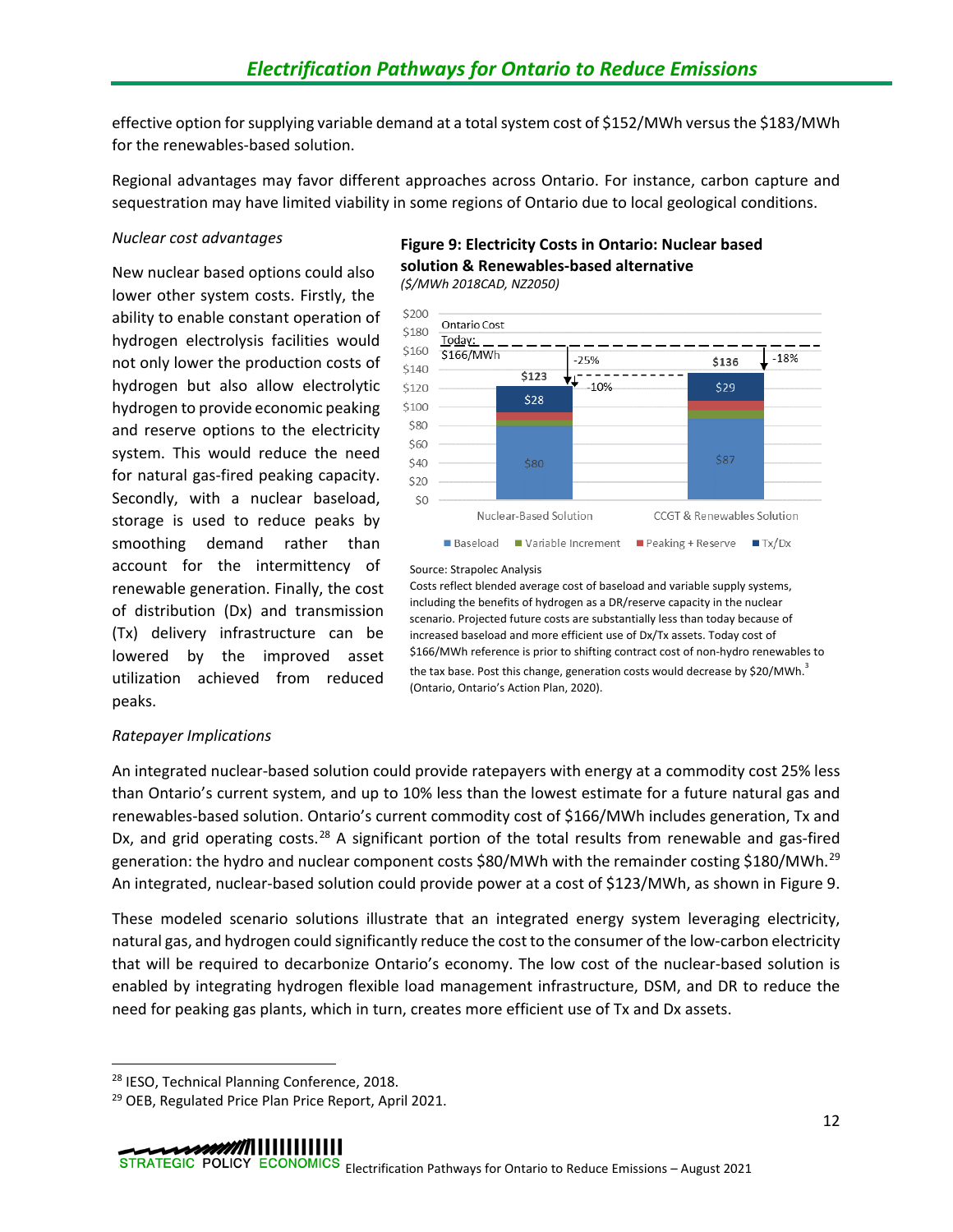## <span id="page-17-0"></span>**7 Ontario is facing a 55 GW low-carbon electricity supply procurement challenge**

Even with a conservatively low electrification demand forecast, achieving NZ by 2050 with integrated wires and pipes optimization and DSM, Ontario will need over 70 GW of capacity by 2050, 2.6 times current levels. Over 55 GW of new generation capacity will need to be procured by 2050, a very aggressive procurement initiative. This section lays out the timeframe to acquiring new capacity, identifies the nearterm procurement imperative, and summarizes several challenges Ontario faces in securing the supply required to meet a NZ 2050 goal.

## *The capacity acquisition timeframe*

[Figure 10](#page-17-1) illustrates a pathway for Ontario to electrify its economy and highlights the new capacity required beyond the IESO's current, planned competitive procurement approach. In addition to the identified need for 4 GW of new peak and reserve capacity illustrated earlier, the IESO's procurement plan to 2040 relies on the renewal of 11 GW of existing capacity assets. This will sustain and increase Ontario's reliance on carbon-emitting natural gas generation, including for the previously mentioned 2 GW of needed baseload capacity. Meeting this 55 GW need for new low-carbon generation by 2050 means Ontario will have to procure another 44 GW of capacity. At present, the IESO has no procurement

<span id="page-17-1"></span>

mechanism in place to accomplish this.

In the near-term, the first milestone on this pathway will materialize in the form of Ontario's 2030 provincial emission target of 143 Mt.<sup>[30](#page-17-2)</sup> Given Ontario's current supply mix and procurement strategy, meeting this target involves 37 TWh of electrified applications that will need new lowcarbon supply.

Even without this target, electrificationdriven electricity demand is expected to occur organically. Other existing

policies incenting EV adoption and charging infrastructure, heating buildings with electricity, and advancing hydrogen technologies will impact demand.

# *The near-term procurement imperative*

To provide the required energy by 2030, the IESO will need to procure another 6 GW of capacity beyond what it has forecast. Combining this figure and the IESO's identified need for 10.6 GW of capacity by 2030 means that Ontario must procure over 16 GW of generation capacity in only 8 years. The possible sources for 9 GW of this supply are currently unknown.

Fortunately, Ontario's existing capacity needs for this period are well known and can therefore be procured against, with electrification potential representing a higher range of likely needs. As shown in

# 

<span id="page-17-2"></span><sup>30</sup> Ontario, A Made-in-Ontario Climate Plan, 2018.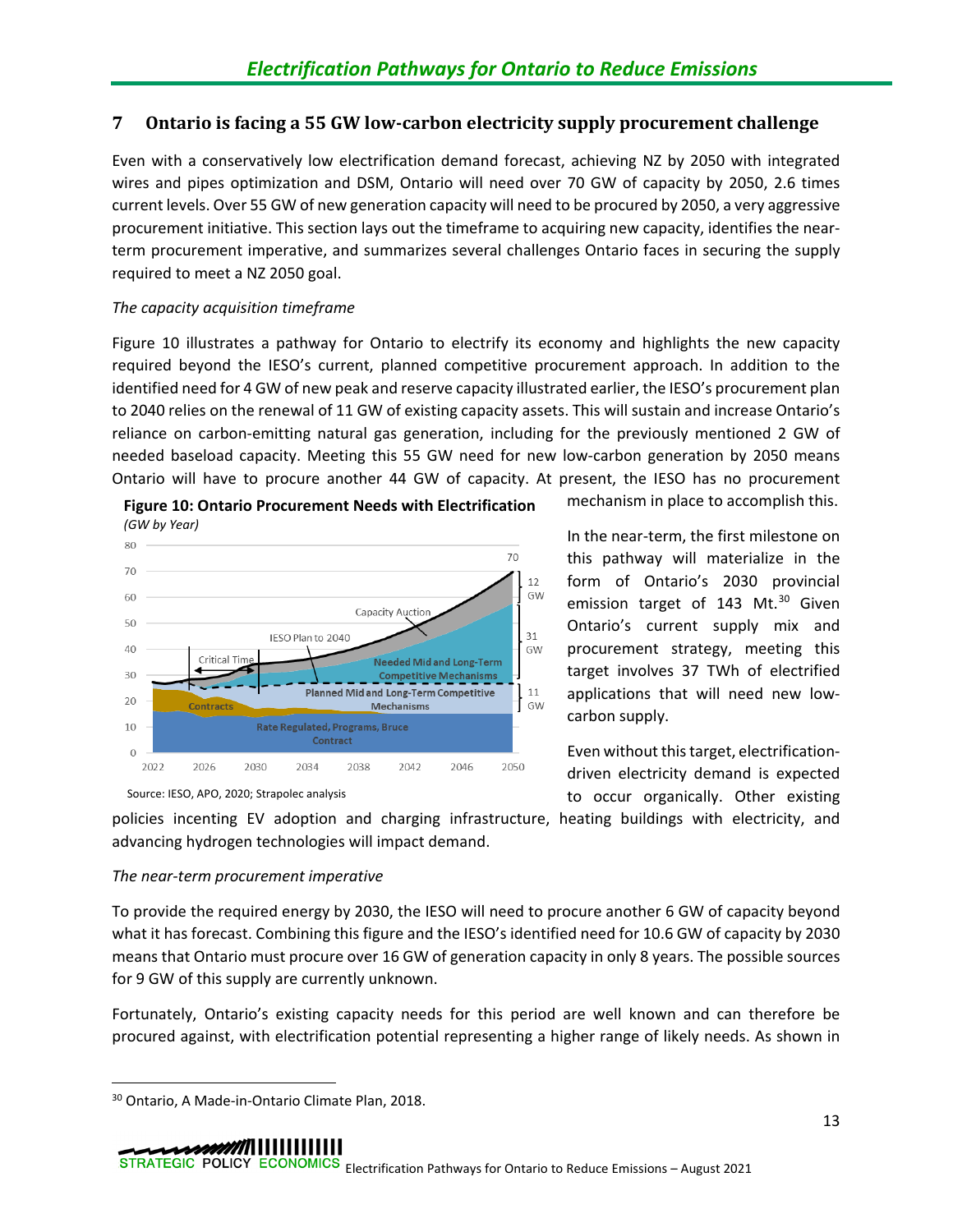[Figure 11,](#page-18-0) Ontario has an established need for 2 GW of baseload power and another 6 GW by 2030 due to electrification. Ontario already requires 4 GW of variable supply, and potentially needs 3 GW more by

2030 due to continued electrification of the economy. Incremental needs for peaking/reserve supply are expected to be between 2-3 GW, completing the estimated total of 16 GW. [31](#page-18-1)

However, these pressing procurement needs are materializing at a time when Ontario lacks a coherent procurement approach to address them. The IESO does not plan to begin procurement for long-term needs before 2026, despite the need for those supplies when the capacity gap is forecast to intensify in 2028.

## <span id="page-18-0"></span>**Figure 11: Incremental New Supply Required by Demand Type**

*(GW, IESO 2030 vs. NZ2030)*



This procurement challenge should not be underestimated. With the short timelines available and lack of preparedness, carbon-emitting natural gas generation may be the only viable option given its short construction timelines.

## *Procurement challenges to be accommodated in planning*

There are several important considerations that must be accommodated in a procurement planning approach. These contribute to the risk that new supply will not be available before 2035:

- **Non-viable U.S. import options**: A recent statement by the North American Reliability Commission (NERC) highlighted the risks of relying on imports from the U.S., noting that many of Ontario's neighboring states are facing capacity shortfalls.<sup>32</sup> Today, the U.S. is also moving forward with its own electrification initiative and NZ 2050-like program.<sup>[33](#page-18-3)</sup> The U.S. supply mix is currently dominated by fossil fuels and is facing a transition of its own. Ontario must confront this reality at home.
- **Gas-fired generation is not a sustainable solution:** While, as the APO suggests, Ontario's existing gas resources may be able to meet most of the known, near-term needs for variable energy supply, there will still be a shortfall. It is also unclear whether this aging asset portfolio can be economically maintained to provide supply to 2050. Furthermore, the associated increase in GHG emissions will undermine the reduction progress achieved by Ontario to date. These assets appear to be better suited for peak and reserve capacity.
- **New gas assets mean stranded cost liabilities:** The IESO's current procurement approach may secure interest from new natural gas-fired generation developers to address the known capacity

# 

<span id="page-18-1"></span><sup>&</sup>lt;sup>31</sup> Not all numbers are coincident, and do not add perfectly. Net effect is 16 GW of incremental capacity need at peak.

<span id="page-18-2"></span> $32$  Utility Dive, NERC identifies 4 regions facing potential summer energy shortages, 2021.

<span id="page-18-3"></span><sup>&</sup>lt;sup>33</sup> CNBC, Biden pledges to slash greenhouse gas emissions in half by 2030, 2021.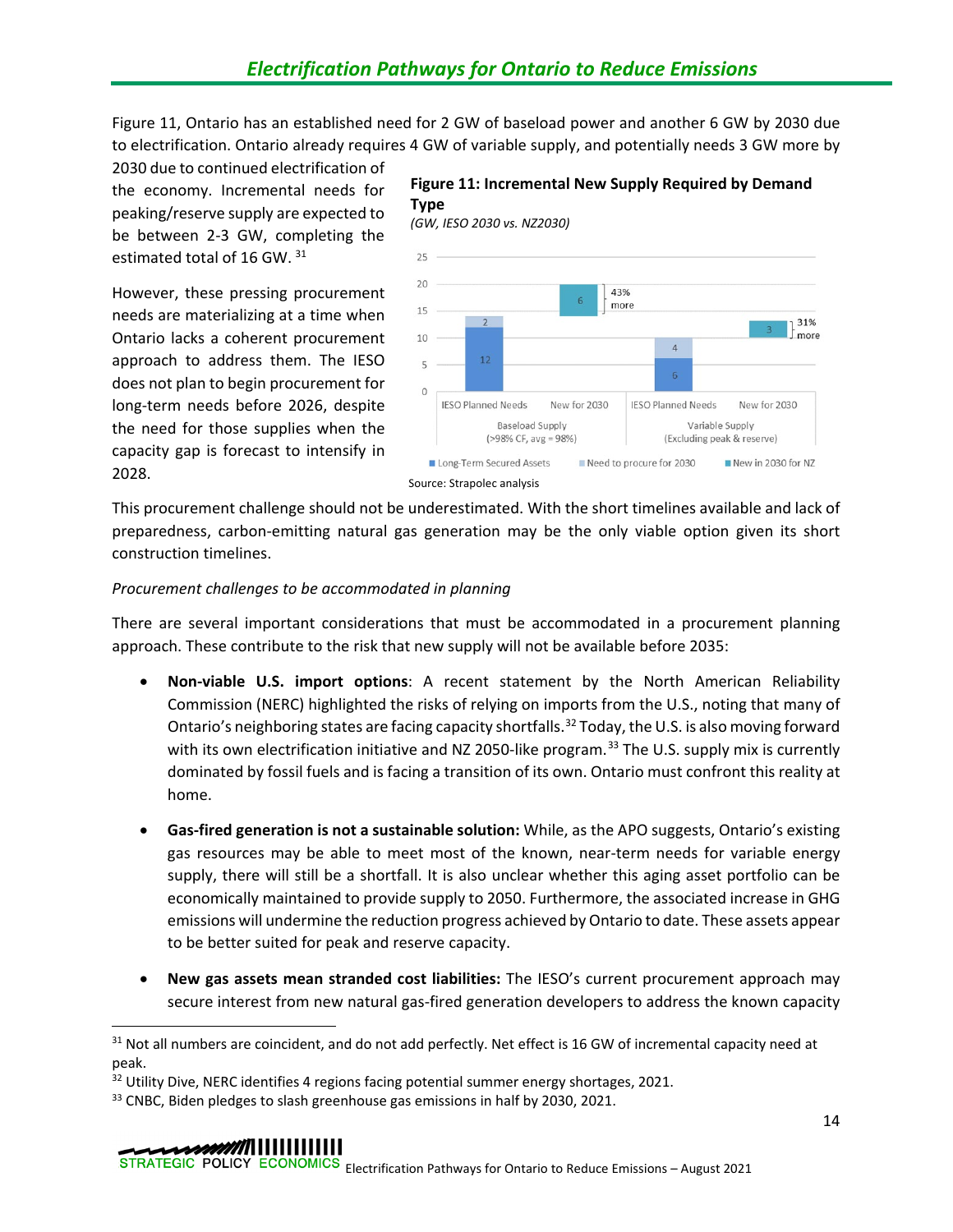gap. However, those and any new facilities procured in the late 2020s to address the emerging demand from electrification will represent at least 20 years' worth of committed cost in carbonemitting generation that may get stranded.

- **Public opposition to gas plant expansion**: During the last several decades, opposition to new gas generation stations in Ontario has been evident in general and is recently on the rise.<sup>[34](#page-19-0)</sup> Acquiring the necessary environmental approvals and social license for this type of carbon-emitting generation will be a major challenge. Given public concerns about climate change, CCS will be an expected mitigation measure and will add to the cost of this option.
- **Low-carbon solutions will take time to implement.** This analysis has established that Ontario needs substantial low-carbon, baseload electricity generation to achieve its economic and environmental objectives. The new nuclear reactors, hydro stations, biomass plants, wind and solar farms, and battery storage facilities that can provide this baseload are large-scale, complex projects. They require significant investment and multi-step approvals to achieve social license and have multi-year project timelines. Building the required new transmission and distribution infrastructure to deliver this low-carbon electricity to consumers will face the same challenges.

Ontario's sizable capacity challenge is known and the timeline is tight. Without a change in plan, the expected demand in 2030 may already be putting the reliability of Ontario's grid at risk and increasing the prospects of brownouts in the province. Ontario urgently needs a procurement approach and plan that can secure the low-carbon electricity supply needed to ensure reliability, economic competitiveness, energy security, and achievement of Ontario's carbon targets and a NZ 2050 goal.

Ontario should initiate the staged procurement of the required 26 GW of new, low-carbon baseload electricity that will be required over the next 15 years.

<span id="page-19-0"></span><sup>&</sup>lt;sup>34</sup> Mississauga, Mississauga Council Advocates Province to Phase out Gas-Fired Power Plants in an Effort to Fight Climate Change, 2021; The Energy Mix, Toronto City Council Calls for Ontario Gas Phaseout, 2021.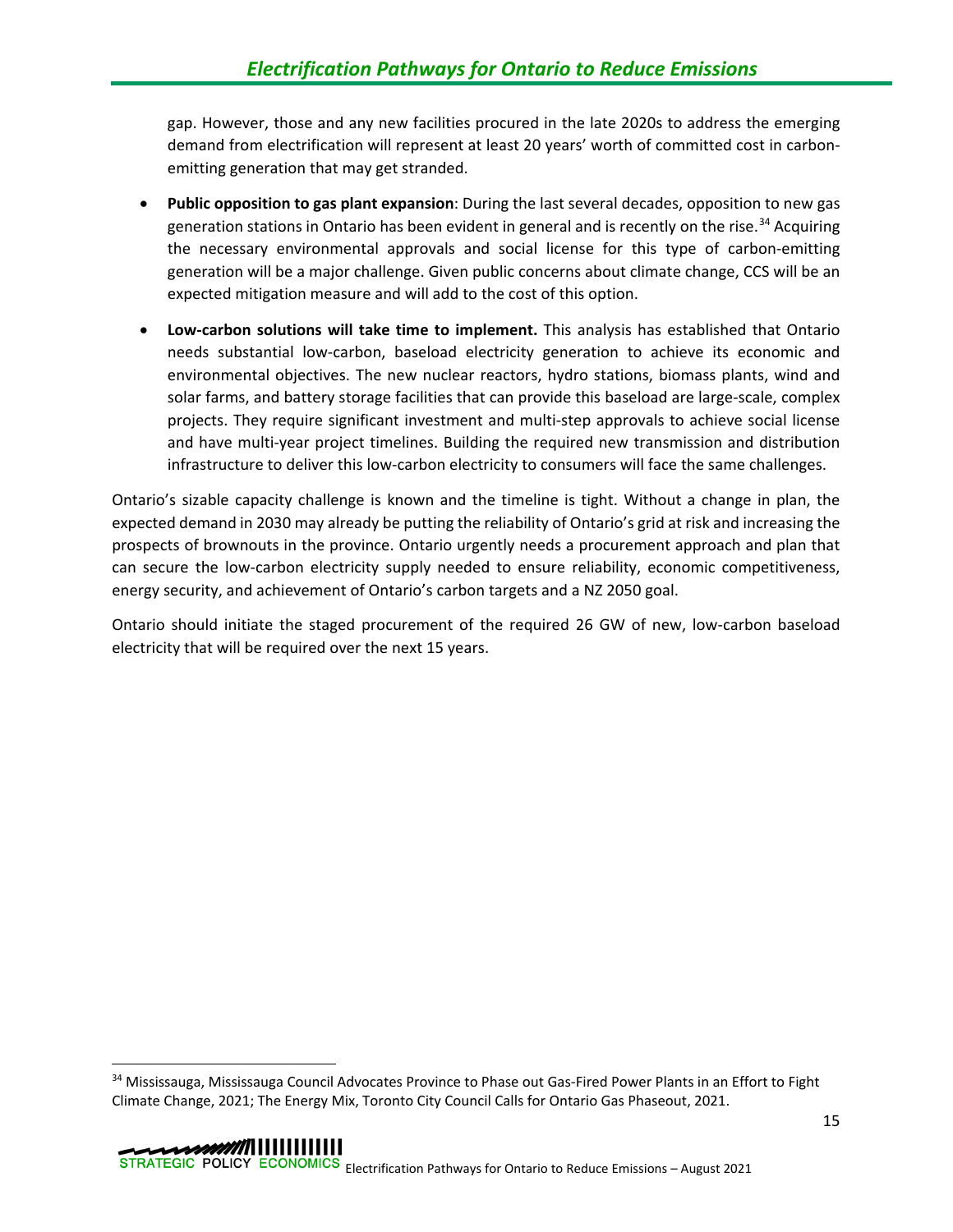## <span id="page-20-0"></span>**8 Ontario's unavoidable high emission transition undermines provincial NZ goals**

Ontario's current lack of readiness to begin these necessary procurements exposes the province to the risk of a high emission transition to decarbonization. Meeting Ontario's forecast for new demand from electrification without the near-term availability of new low-carbon generation leaves Ontario with no option other than procuring carbon-emitting natural gas-fired generation to maintain reliability. This section examines possible trajectories for emissions from Ontario's electricity system and for the province overall. Outcomes reflect the electricity demand from electrification, the IESO's current procurement plans, and several procurement scenarios.

## *Electricity System Emission Implications*

The emissions implications associated with the four supply scenarios are illustrated in [Figure 12.](#page-20-1)

- **IESO Reference Case - APO emission forecast:** The IESO's APO assumes that all existing facilities, including natural gas-fired generation and renewables, will remain available to 2040 and that there will be sufficient generation to meet the province's energy needs. This does not include the impacts of electrification. This APO scenario indicates a 500% increase in Ontario's electricity system emissions over 2017 levels.<sup>[35](#page-20-2)</sup>
- **Current Approach - Gas-fired generation will meet Ontario's new electrification demand:** The current IESO procurement approach

<span id="page-20-1"></span>**Figure 12: Emissions Implications Under Emitting and Clean Electricity Options** *(Mt, 2005-2050)*



Sources: IESO, APO, 2020; Strapolec Analysis

suggests that new gas-fired generation will be procured over the next 10 to 20 years to meet Ontario's incremental demand. Under this scenario, the carbon emission benefits of Ontario's coal phase out will be eradicated by 2036.

- **Worst Case - Renewable contracts not extended:** Non-renewal of the existing renewables contracts will increase Ontario's dependence on natural gas-fired generation and/or imports. This results in higher GHG emissions, undermining the benefits of Ontario's coal phase out by 2033 – three years earlier than in the 'Current Approach' case. Challenges facing ongoing renewables operations may include aging, costs, and/or not-in-my-backyard (NIMBY) responses to new terms and configurations.
- **Best Case Electrification Pathway - Low-carbon generation procurement:** Even assuming that procurement of new low-carbon baseload supply could begin this year, the new capacity may not be feasibly available until 2035. Natural gas-fired generation would have to be relied upon until then.

<span id="page-20-2"></span><sup>35</sup> IESO, APO, 2020.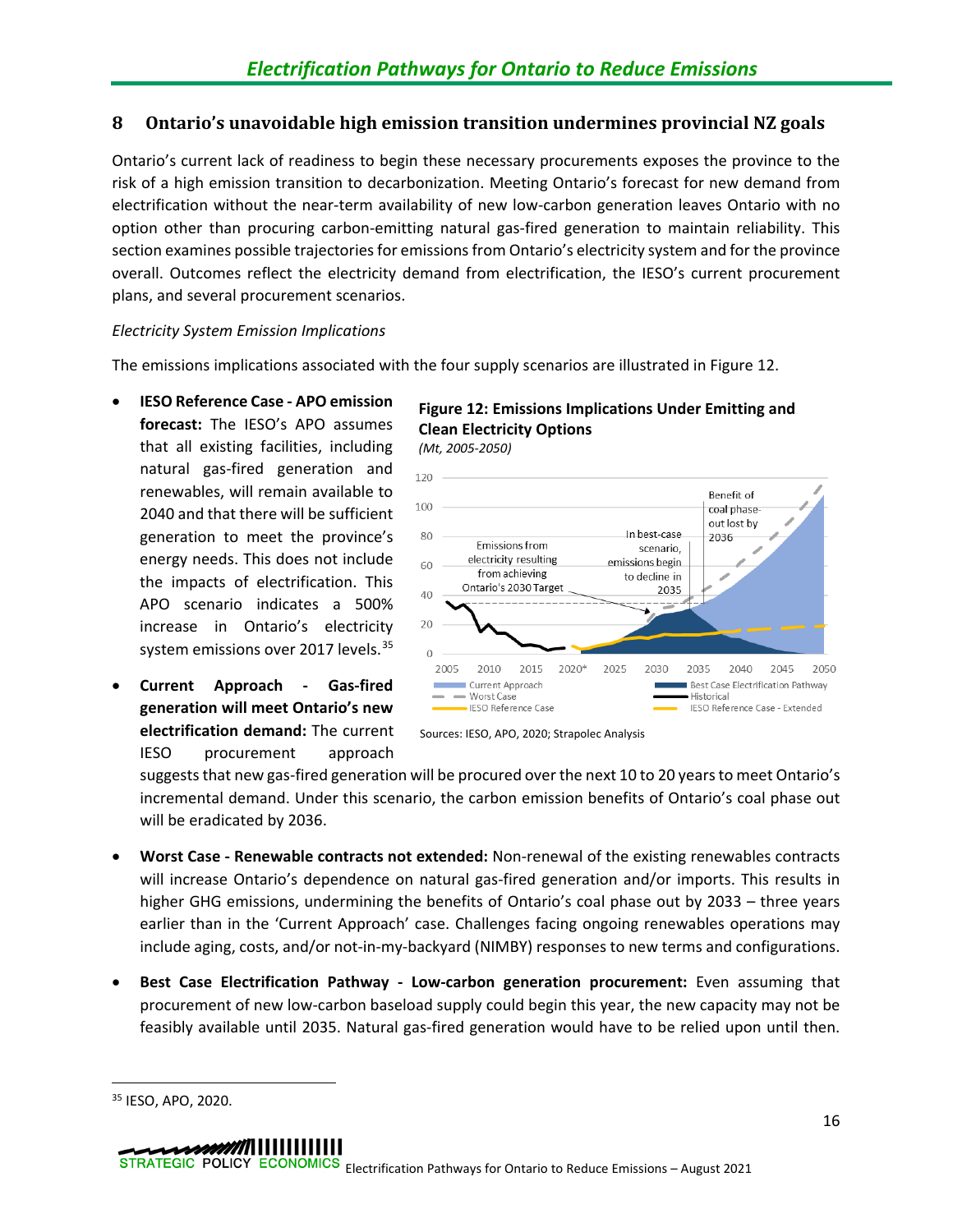Even so, such an immediate and aggressive procurement of 55 GW of low-carbon capacity between 2035 and 2050 or almost 4 GW per year, would just eliminate electricity system emissions by 2050.

Even with the best-case scenario, Ontario is forecast to experience 15 years of increasing GHG emissions that will return the province to 2006 levels. Under such conditions, Ontario is at risk of losing its clean electricity system status for an extended period of time, a status valued by both the public and business.

## *Implications of procurement strategies for Ontario's GHG emissions*

The emissions profile of Ontario's electricity system will influence the pace at which the rest of the economy can decarbonize. This analysis suggests that Ontario will not be able to decarbonize its economy at the same rate as other parts of Canada. [Figure 13](#page-21-0) contrasts a potential emissions trajectory for Canada to possible trajectories for Ontario that are anchored by the province's existing 2030 target.<sup>[36](#page-21-1)</sup>

Under an idealized "Targeted Emissions" assumption of immediately available, 100% carbon-free incremental electricity supply, Ontario would begin reducing emissions immediately. The pace would accelerate after 2040, with 60% of the required provincial economy-wide emission reductions occurring in the last decade of the race to 2050. However, even under this ideal scenario, Ontario would be unable to reduce its emissions at a similar pace to the rest of the country. Unfortunately, this ideal case is not feasible under the province's current approach to electricity planning.

In the worst case "Gas Trajectory", Ontario fails to procure low-carbon resources and electrifies its economy with natural gas-fired generation through to 2050. In this case, by 2050 the electricity sector would be emitting 120 Mt annually, limiting economy-wide reductions to only a 25% lower level. Ontario's overall economy would fail to meet its contribution to NZ by 2050.

In the most optimistic procurement scenario, procurement of low-carbon baseload capacity begins today, with these resources coming online by 2035. In this "Best Case Trajectory", 85% of the requisite emission reductions towards NZ would occur after 2035. Ontario's grid would continue to rely on natural gas-fired generation until that time, with national consequences: the continued emissions from Ontario's electricity sector would set efforts to meet Canada's national 2030 emissions target back by 13%.

The implications are clear: without an immediate low carbon generation procurement strategy, Ontario cannot satisfy its contributions to NZ by 2050.

<span id="page-21-0"></span>



Sources: IESO, APO, 2020; Navius, 2021; Strapolec Analysis. Note: Includes grid and embedded per IESO, APO, 2020. Assumes carbon capture/sinks address 40% of emissions. Navius, 2021 emission projection scaled to Ontario and scaled to reach 0 Mt emissions in 2050. \*2019 IESO emissions used in place of 2020, to remove impact of COVID-19 pandemic.

<span id="page-21-1"></span><sup>&</sup>lt;sup>36</sup> Navius Research, Achieving net zero emissions by 2050 in Canada, 2021.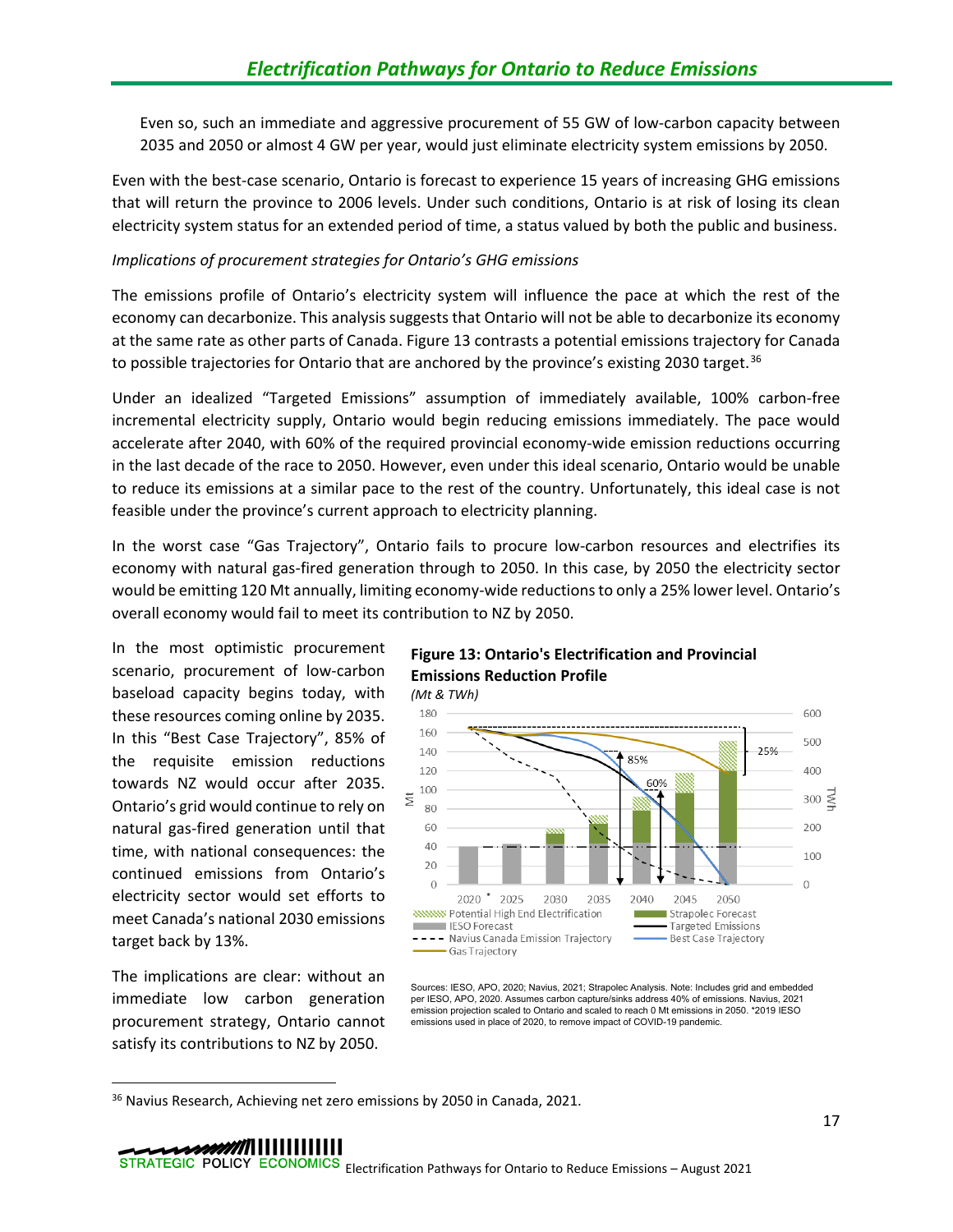## <span id="page-22-0"></span>**9 Procurements should maximize societal benefits**

An effective procurement approach requires well defined criteria. The IESO currently relies on reacquiring existing assets and using electricity market mechanisms that favor natural gas-fired generation over low carbon generation options given its low capital and variable costs.<sup>[37](#page-22-2)</sup> However, procuring low-carbon energy resources should be a primary criterion in the IESO's future procurement approach. It is noteworthy that a carbon price is not a cost factor in electricity markets, as Ontario's Emissions Performance Standard (EPS) effectively does not apply a carbon price to natural gas-fired generation. This section considers how the necessary procurements could be structured to best deliver benefits to government, ratepayers, and the public.

A competitive request-for-proposals (RFP) based approach to energy procurements facilitates better management of risks and definition of the desired societal benefits compared to the IESO's market tools adopted from neighbouring, fossil-dependent jurisdictions.<sup>[38](#page-22-3)</sup> The energy transition will require extensive investments in low carbon infrastructure, creating an opportunity for government to maximize the broader benefits to the province of those investments. Adopting this perspective, a comparison of the societal benefits of the available supply options is illustrated by [Figure 14.](#page-22-1) Societal benefits that should be included in Ontario's procurement approach are:

• *Enhance economic growth:* Infrastructure spend creates direct gross domestic product (GDP), jobs, and tax revenues for government. Nuclear-based solutions may generate upwards of \$90B more direct GDP than the alternatives. Enhanced GDP provides funds to government to support the cost of the energy transition. Nuclear options could provide double the government tax revenues compared to other solutions.

<span id="page-22-1"></span>**Figure 14: Economic Impacts of Infrastructure Choices** *(For development and construction plus 20-year operations)*



Note: Values compared on an equivalent electricity cost basis of \$114/MWh. Government revenue illustrated as 15% of GDP. Carbon price from 2016 analysis vs federal backstop to achieve 2030 targets. Foreign spend and GDP based on simulation of options.

- *Accelerate decarbonization:* Low cost, low-carbon electricity can help minimize the carbon price required to accelerate climate action. A nuclear option could achieve decarbonization with a carbon price of as low as \$105/tonne versus the federal carbon price of \$170/tonne. A lower carbon price reflects a lower societal cost for addressing climate change.
- *Secure domestic energy supply:* Domestically sourced energy provides security against foreign events, such as U.S. natural gas supply shortages, and improves Ontario's trade balance by retaining energy spend in Ontario. A nuclear option could redirect up \$270 billion in imported natural gas-fired

<span id="page-22-2"></span><sup>37</sup> IESO, Resource Adequacy Webinar, September 2020; IESO, Resource Adequacy, November 2020; Strapolec, Electricity Markets in Ontario, 2020.

<span id="page-22-3"></span><sup>38</sup> Strapolec, Electricity Markets in Ontario, 2020.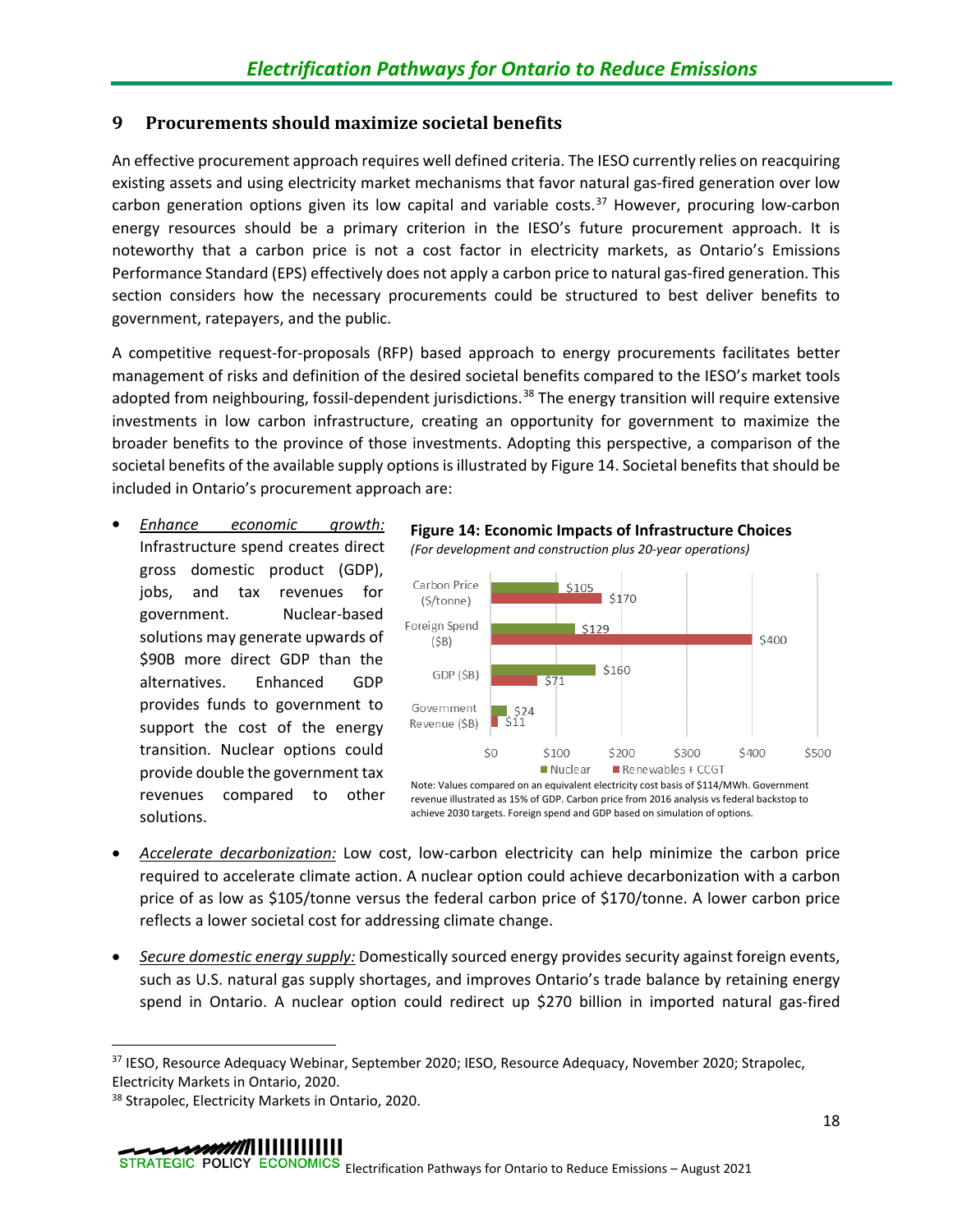generation fuel costs towards Ontario jobs and GDP. This economic boost from spend that is already occurring could offset many of the costs of Ontario's energy transition.

- *Strengthen industrial policy:* Business opportunity can be created by attracting investment in domestically based, globally competitive firms exporting in emerging sectors, such as zero emission vehicle manufacturing and hydrogen, biomass, and nuclear technologies
- *Enhance Innovation:* Ontario's low-carbon electricity procurements can be leveraged to support growth in programs at domestic universities, colleges, and science and research institutes to develop the trained workforce required to take on the world's energy future. Strategically focused investments in low carbon technologies and innovations can help Ontario achieve this energy transition. Canada's nuclear sector is a leading example of industry/academic collaboration and has yielded advancements in nuclear technologies, material sciences and medical isotopes.<sup>[39](#page-23-0)</sup>

<span id="page-23-0"></span><sup>&</sup>lt;sup>39</sup> KPMG, A Report on the Contribution of Nuclear Science and Technology (S&T) to Innovation, 2014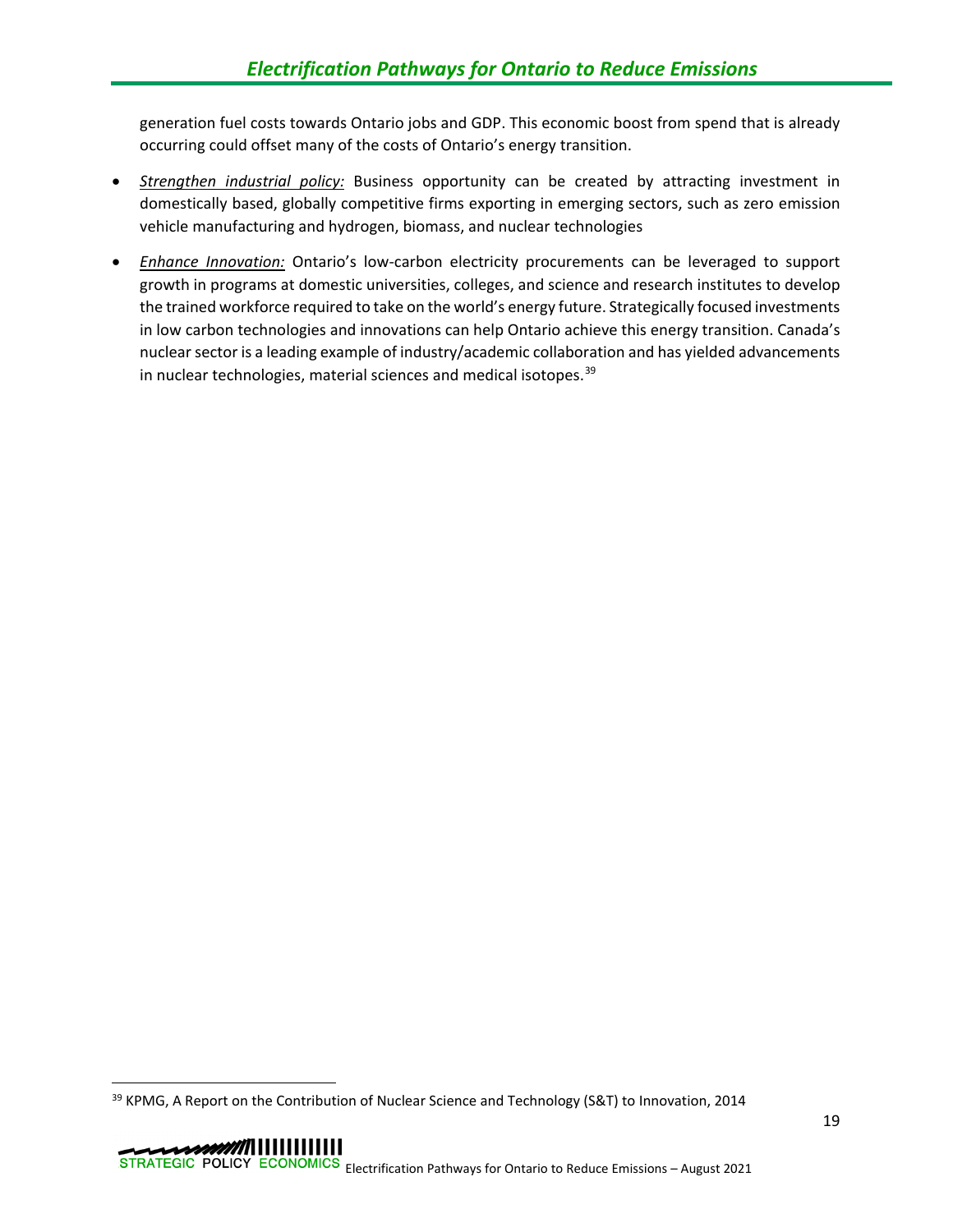## <span id="page-24-0"></span>**10 Ontario's Procurement Approach Requires a Paradigm Shift**

The risks to Ontario from the need to procure large amounts of generation in a short period of time are considerable. This is particularly true given that the non-emitting energy solutions of the future are not compatible with the procurement framework being laid out today. This section proposes a paradigm shift in Ontario's procurement approach that would better address the risks, shorten procurement timelines, and optimize the system benefits of the energy solutions being procured.

Three complementary procurement strategies can enable these benefits:

- 1. Procure against the demand types to be supplied;
- 2. Seek integrated hybrid energy resources; and,
- 3. Enable the integration of existing assets to achieve Ontario's transition to a NZ electricity system.

## *Procure by demand type*

Solutions to each of the four demand types – always-on baseload, variable daily demand, seasonal demand, and peak/reserve – have associated cost structures that are well suited to specific demand types. As a result, each type should be procured for separately to enable the most cost-effective solutions. Ontario's electricity markets do not enable such optimization. Furthermore, enabling suppliers to submit integrated bids in response to multiple demand type procurements, may result in further synergies and cost efficiencies. For example, a bidder could make a baseload supply offer a condition of their bid to offer flexible supply using storage. Finally, procuring by demand type would allow better characterization of the demand uncertainty facing Ontario. Known long-term needs for each type could be procured for now with greater confidence. Electricity market mechanisms, such as capacity auction tools to be used for peak/reserve needs, would then be better positioned to address the contingencies around remaining uncertainties.

## *Integrated hybrid energy resources*

The analyses presented earlier confirm that optimal integration of these solutions can reduce the need for system resources. Hybrid resources are defined here as multiple energy resources integrated by one bidder and put forward as a single energy system solution to a procurement need. For instance, if planners specify a desired flexibility of response when characterizing electricity demand, innovators could respond by creating hybrids to match. These integrated options could take many forms, involving different combinations of renewables, storage, gas, nuclear, DSM, hydrogen, and Tx/Dx, all combined to meet a specified demand type identified by a procurement. These integrated hybrid resources may also leverage aggregation of many distributed and smaller assets as envisioned by the aggregator models under development by the IESO.

Integrated hybrid solutions would provide inherent flexibility that is greater than the sum of the individual parts if otherwise separately procured and independently operated. Packaging these disparate resources within one solution may greatly reduce the procurement and dispatching complexity to be managed by the IESO. These solutions present significant system benefits by providing greater flexibility in accommodating variations in demand, maximizing asset operating factor efficiencies, and reducing reliability risks simultaneously at local and system levels.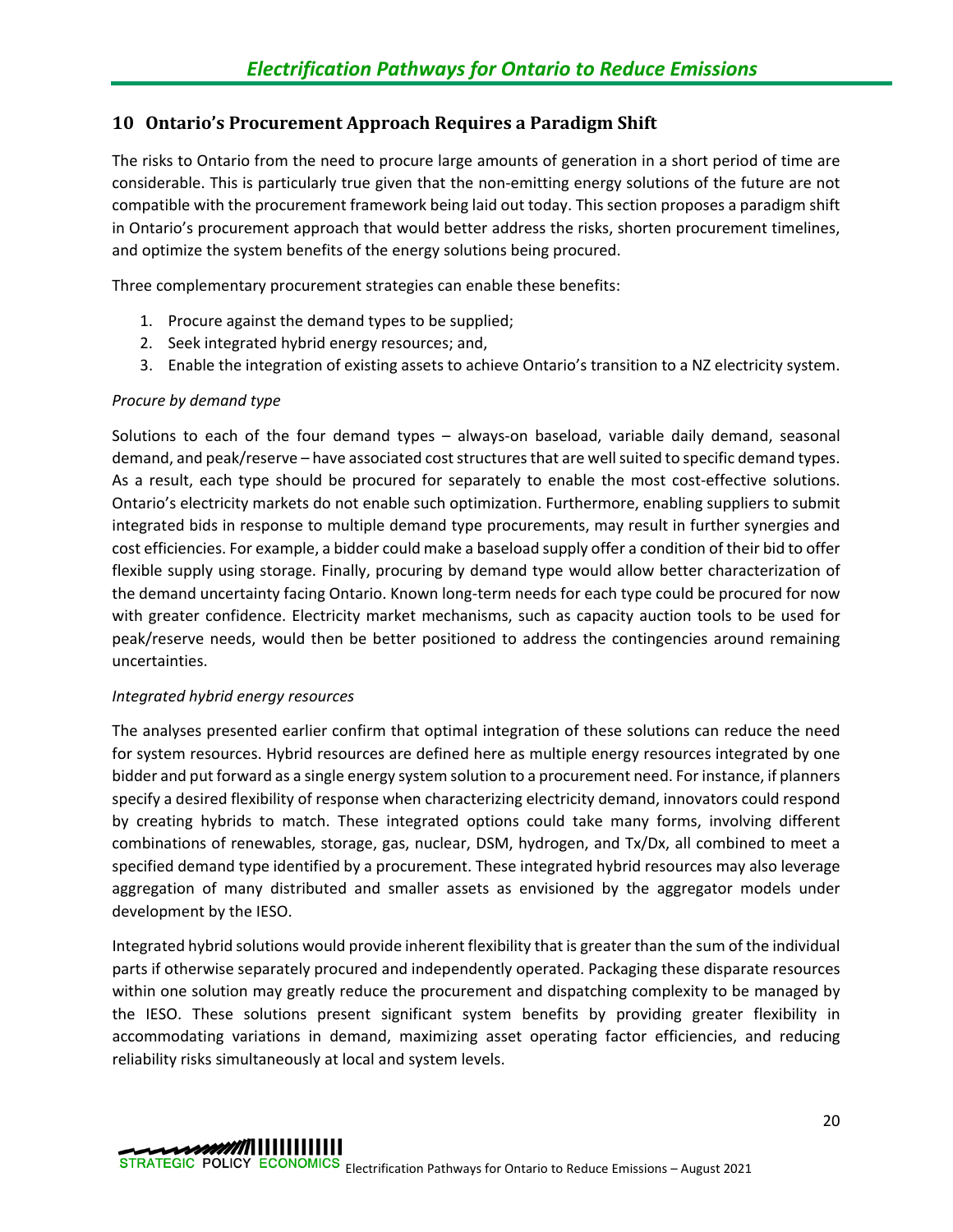Such hybrid solutions can also be configured to meet specific regional needs with options for bids to meet the needs of a single region or those of multiple regions simultaneously. This would maximize the benefits of bulk electricity generation, transmission, and distribution assets as well as the integration of non-wires alternatives.

## *Enable integration of existing assets to achieve the transition*

Allowing private sector innovators to combine both new and existing aging assets in proposed integrated solutions to solve specific demand type needs may be the best way to optimize schedule and cost risks while improving the overall system and economic outcomes, provincially and regionally. Existing asset considerations include land holdings, existing generation, the biomass supply chain, private sector assets developed in response to the Industrial Conservation Initiative (ICI), natural gas infrastructure, and underutilized Tx and Dx assets.

Ontario's future procurement framework could include provisions that allow bidders to sustain the economic life of existing assets, such as gas plants and wind and solar farms, by incorporating them within their offered solutions to long term demand type needs. This would help maximize the economic value of existing assets before their retirement and mitigate the risk of delays in developing the proposed new infrastructure. Assets would become the accountability of the bidders, who would control the operating parameters of their resources to meet the obligations of their bid. This shift of risk to the bidders would equivalently reduce the overall planning and operational risk for the IESO.

While the schedule, capacity, and resources for proposed solution options will vary, the ability to leverage existing resources could benefit the procurement of new large-scale infrastructure such as new nuclear, biomass, hydrogen, and CCS.

## *Summary: A procurement paradigm shift is needed to manage the risks of achieving NZ*

Each of the above procurement reforms shift the resource acquisition focus away from market-based solutions and unlock the potential to reduce planning and implementation cost risks. The changes inherent in these reforms are a significant paradigm shift to the underpinning principles of a procurement framework. Such a paradigm shift is warranted as the non-emitting energy solutions of the future are simply not compatible with the procurement framework being laid out today. By placing the focus on demand needs rather than specific technologies, these reforms allow innovators to help the IESO reduce the procurement risks inherent in the energy transition to NZ. It may well be that innovators are able to optimize the operational risk equation better than the IESO in many areas.

Testing the viability of these approaches with the broader energy stakeholder community is warranted as soon as possible.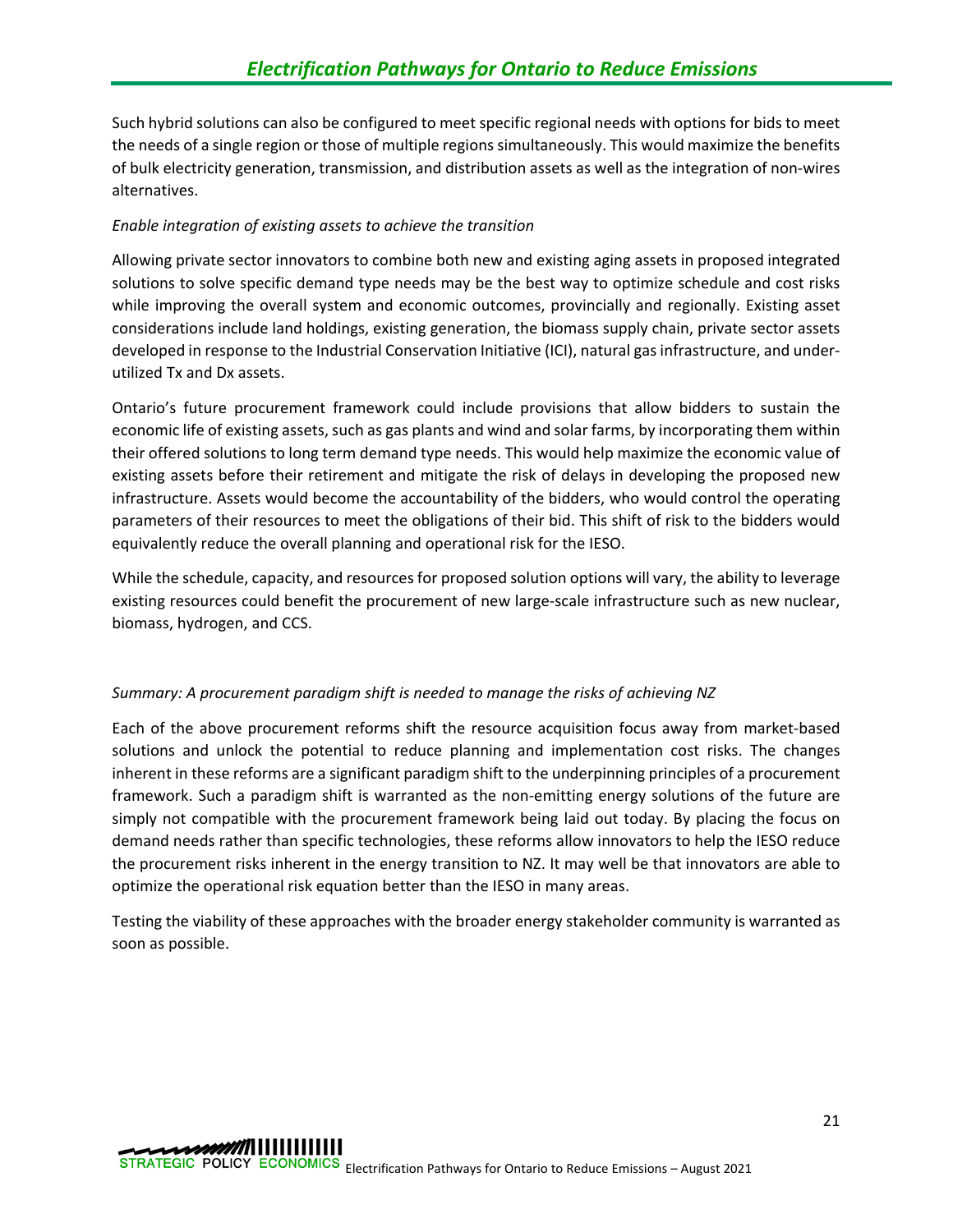## <span id="page-26-0"></span>**11 Conclusion**

This report set out to characterize the pressing need for climate-informed electricity planning in Ontario. It provides a forecast of the electricity demand associated with achieving a Net Zero (NZ) 2050 goal and framed it in the context of the low-carbon electricity supply challenge Ontario is facing.

Six key findings underscore the urgent need for a paradigm shift in Ontario's electricity planning and approach to procurement.

## **1. Ontario faces an electricity supply shortage and reliability risks in the next four to eight years.**

Ontario's emerging capacity supply gap was first identified in the IESO's 2013 Long Term Energy Plan (LTEP) and has since widened significantly as no procurement steps have been taken to close it. With the long-expected retirement of the Pickering Nuclear Generating Station (PNGS) in 2025, Ontario faces a capacity gap in 2030 of at least 3.6 gigawatts (GW) for which it has no solution. This gap could widen to 9.5 GW when electrification of the economy is considered. Filling this need is equivalent to doubling Ontario's planned nuclear fleet in eight years.

## **2. Achieving Net Zero by 2050 will increase electricity demand by at least 130%.**

Achieving the goals of Net Zero (NZ) emissions by 2050 being set by the federal government and civil society will require the electrification of the buildings, transportation, and industry sectors. Even assuming significant efficiency gains are achieved, Ontario's electricity demand will increase by at least 130% over current planning forecasts, and potentially by over 190%.

## **3. Leveraging electricity, natural gas and hydrogen synergies can reduce supply needs, but 55 GW of new electricity resource will still be needed by 2050 – four times Ontario's nuclear and hydro assets.**

Emerging forms of energy production and consumption are creating opportunities for low carbon integrated energy solutions involving electricity, natural gas, hydrogen, and demand side management (DSM) innovations to mitigate peak demand and optimize the costs of Ontario's NZ energy future. However, 55 GW of new incremental supply will still be required, with a baseload component equivalent to over 33 new nuclear reactors of the size of those at the Bruce site.

## **4. Optimized integrated solutions could enable cost competitive technology options.**

Low-carbon energy supply solutions such as nuclear, natural gas with carbon capture, renewables, and storage are required for supply Ontario's baseload and variable demand. Cost trends reveal that low-carbon hybrid solutions that combine traditional generation with emerging technologies may be cost competitive. Nuclear-based solutions may be the lowest cost, providing energy at 25% less cost to rate payers than Ontario's current system, however, optimal supply mix choices may vary regionally.

## **5. Procurement must begin to avoid a supply shortage in 2030 and maximize emission reductions.**

Even excluding the impacts of electrification, Ontario has a sustained long-term need for new lowcarbon baseload (2 GW) and flexible supply (12 GW). When considering electrification, the need for new low-carbon baseload could increase by an additional 6 GW by 2030. Absent procurement of new non-emitting resources, emissions could increase to levels present when Ontario operated its coal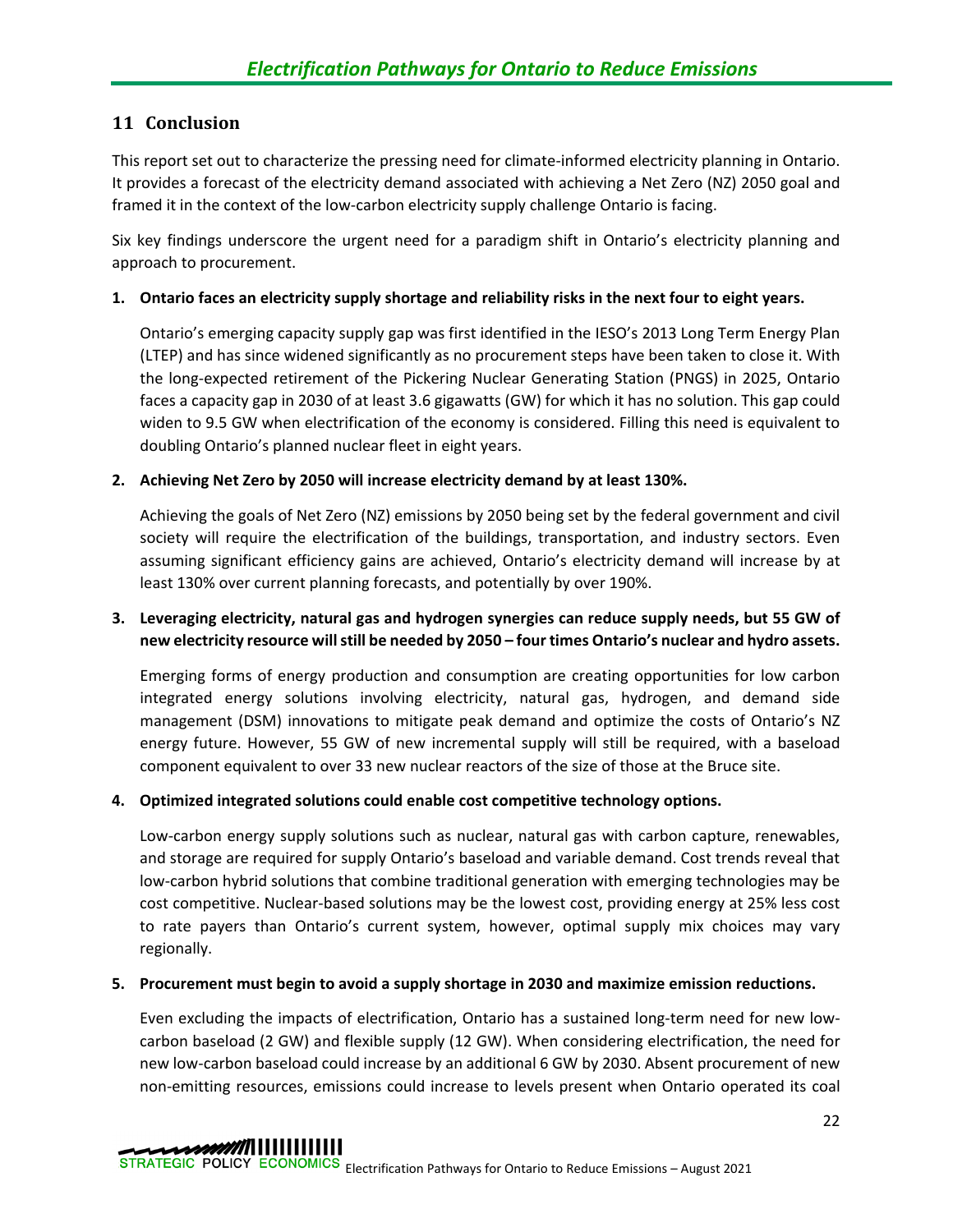plants. This would put Ontario's status as a clean energy jurisdiction at risk. Procuring any form of lowcarbon resources at the scale required could take a decade to site, develop, and commission.

## **6. Ontario needs a procurement process to optimize supply options and maximize societal benefits.**

Increasingly complex energy solutions are undermining the effectiveness and increasing the risks for Ontario's current approach to electricity planning and procurement. Improvements are required that better mitigate risks, accelerate procurement timelines, and optimize the benefits for all Ontarians. An improved procurement approach would: procure resources to fit the type of demand to be supplied, not seeking specific technology; incent dispatchable integrated hybrid solutions; and encourage low-carbon solutions that integrate existing and new energy resources.

Competitive request-for-proposal (RFP) based procurement approaches are well suited for securing the low-carbon, energy Ontario needs in the long-term. They can also accelerate and maximize the significant societal benefits that result from the hundreds of billions in associated infrastructure investments. Ontario's nuclear technologies are well suited to achieving both goals.

The above findings underscore the great risks and opportunities that lay before Ontario's energy planners. Immediate action is required as a result to mitigate the system reliability risks and enable the significant societal benefits needed to pursue NZ objectives. Developing Ontario's approach to procuring the longterm assets that Ontario needs to replace the PNGS must begin as soon as possible, including stakeholder engagement on approach option viability.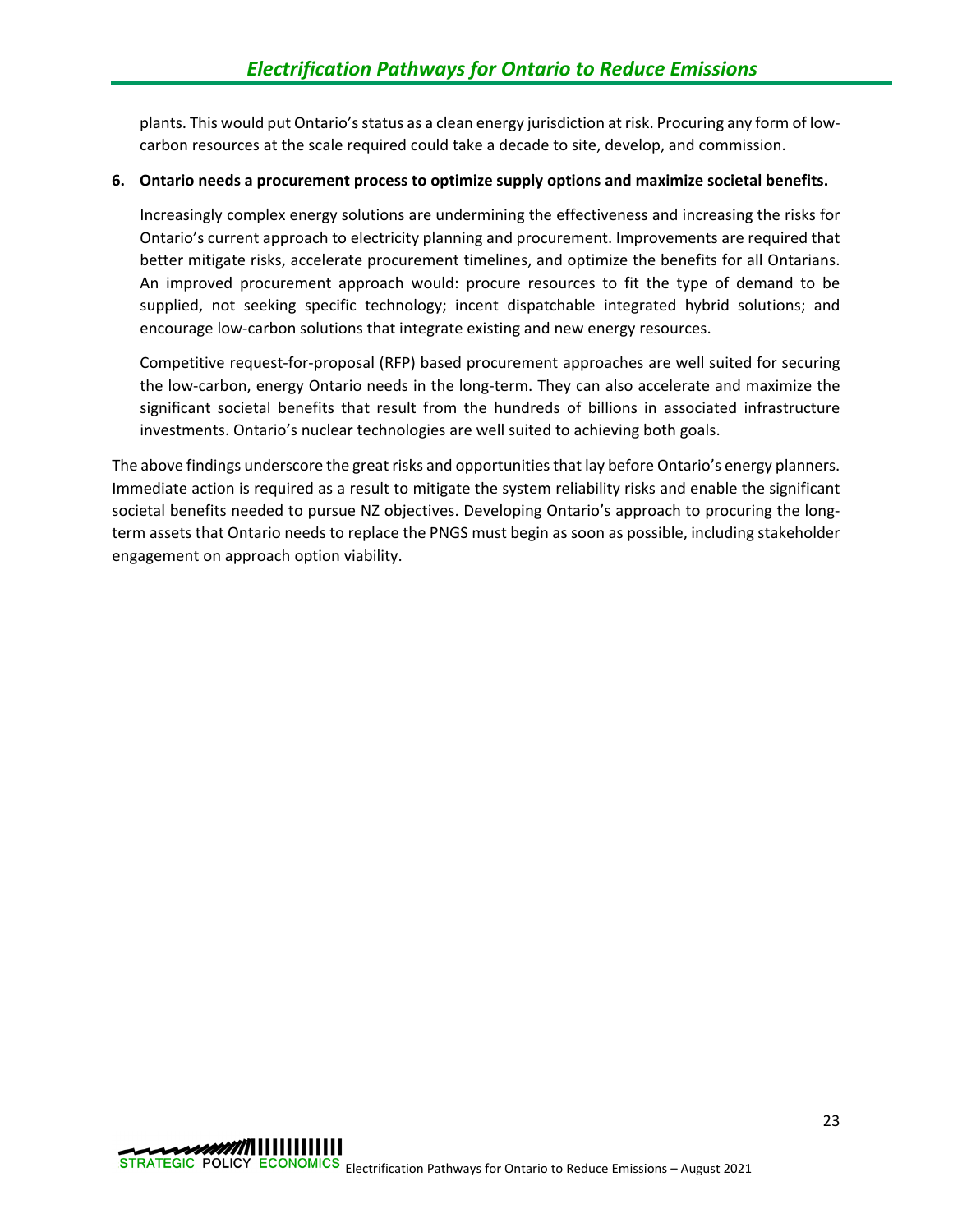## <span id="page-28-0"></span>**Acknowledgements**

This study was proposed by Strategic Policy Economics to explore the pressing need to consider climate action in Ontario's electricity planning process, by modelling the impacts of electrification and energy efficiency on the province's energy consumption, and in turn its electricity system.

## *Overview of Strategic Policy Economics*

Founded by Marc Brouillette in 2012, Strategic Policy Economics helps clients understand the implications of Ontario's energy and climate policy. The firm specializes in characterizing multistakeholder issues stemming from technology-based innovations in policy-driven regulated environments such as energy. Reports on Ontario's climate and energy policy have spanned across all major energy and climate issues including the implications of long-term energy planning, emissions reduction, the integration of renewables and imports from Quebec, the economic benefits of extending the life of the Pickering nuclear generating station, the challenges of integrating DER, and the pitfalls of cap and trade.

## *Production of this report*

The Strategic Policy Economics team deployed to develop this report included Marc Brouillette, Qasim Naqvi, Marty Tzolov, Scott Lawson, Anthony Milton, and Jesse Berlin.

The Strategic Policy Economics team would like to thank the Power Workers Union (PWU) for their support in substantially funding the preparation of this report, and also to the Society of United Professionals and Bruce Power on behalf of the Green Ribbon Panel for their financial support and leveraging of the results to inform their submissions to the MENDM consultation on the future of energy planning in Ontario.

We also thank the individuals within these organizations who shared their views and/or reviewed and commented on draft versions of this report, with particular gratitude to Paul Newall of Newall Consulting Inc.

The Strategic Policy Economics team hopes this report provides a constructive contribution to IESO's approach to procurement and enables Ontario to meet its future electricity system needs in the most effective manner.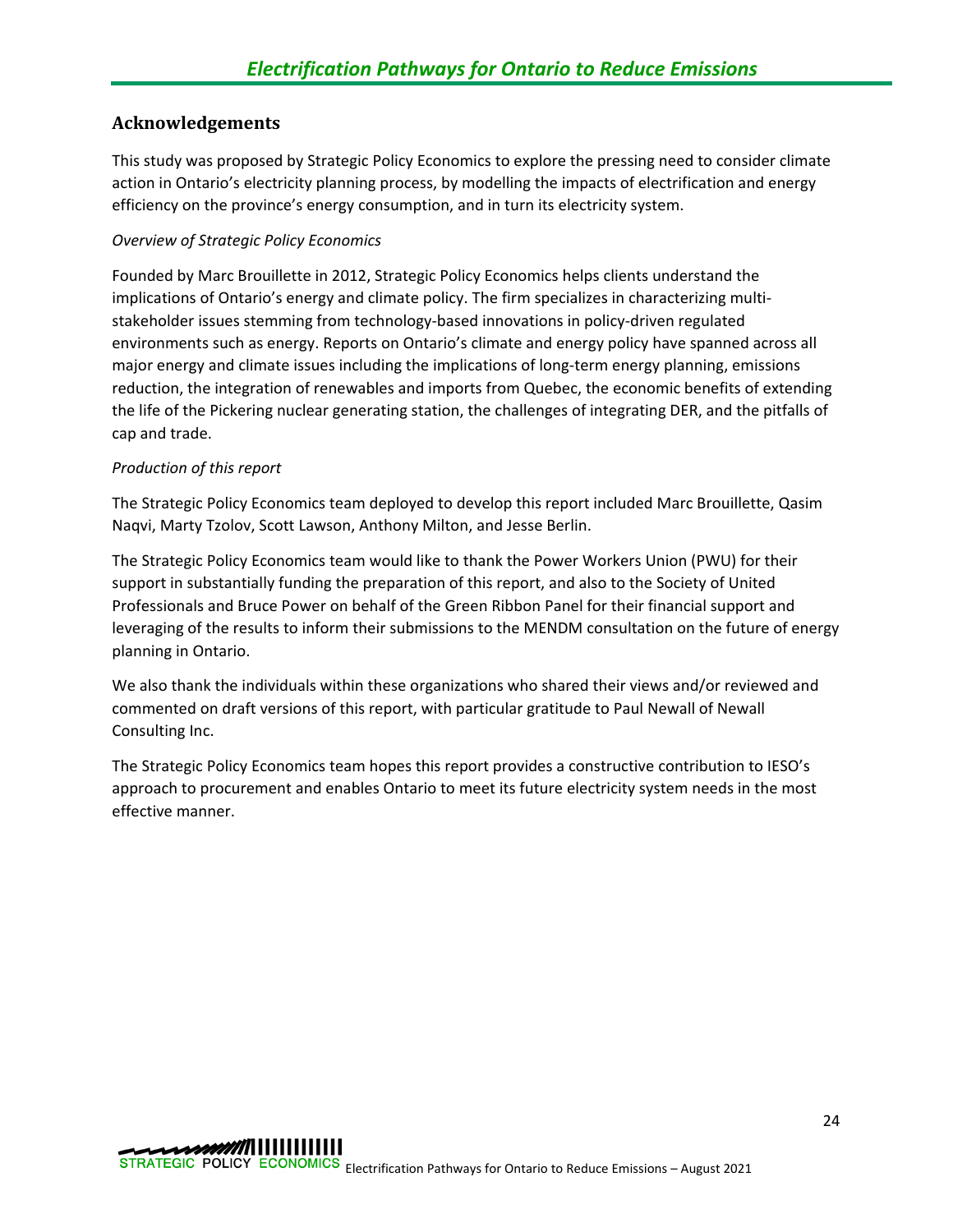## <span id="page-29-0"></span>**Appendix A – List of Acronyms**

- APO Annual Planning Outlook
- CAES Compressed Air Storage
- CCGT Combined Cycle Gas Turbine
- CCS Carbon Capture and Storage
- CIB Canada Infrastructure Bank
- DR Demand Response
- Dx Distribution
- DSM Demand Side Management
- ECCC Environment and Climate Change Canada
- EPS Emissions Performance Standard
- EV Electric Vehicle
- GDP Gross Domestic Product
- GHG Greenhouse Gas
- GW Gigawatt
- ICI industrial Conservation Initiative
- IESO Independent Electricity System Operator
- LCOE Levelized Cost of Energy
- Li-ion Lithium Ion
- LTEP Long Term Energy Plan
- MENDM Ministry of Energy, Northern Development and Mines
- Mt Million Tonnes
- MWh Megawatt-Hours
- NERC North American Reliability Commission
- NREL National Renewable Energy Laboratory
- NZ Net Zero
- P2G Power to Gas
- PNGS Pickering Nuclear Generating Station
- RFP Request for Proposals
- RNG Renewable Natural Gas
- TWh Terawatt-Hours
- Tx Transmission

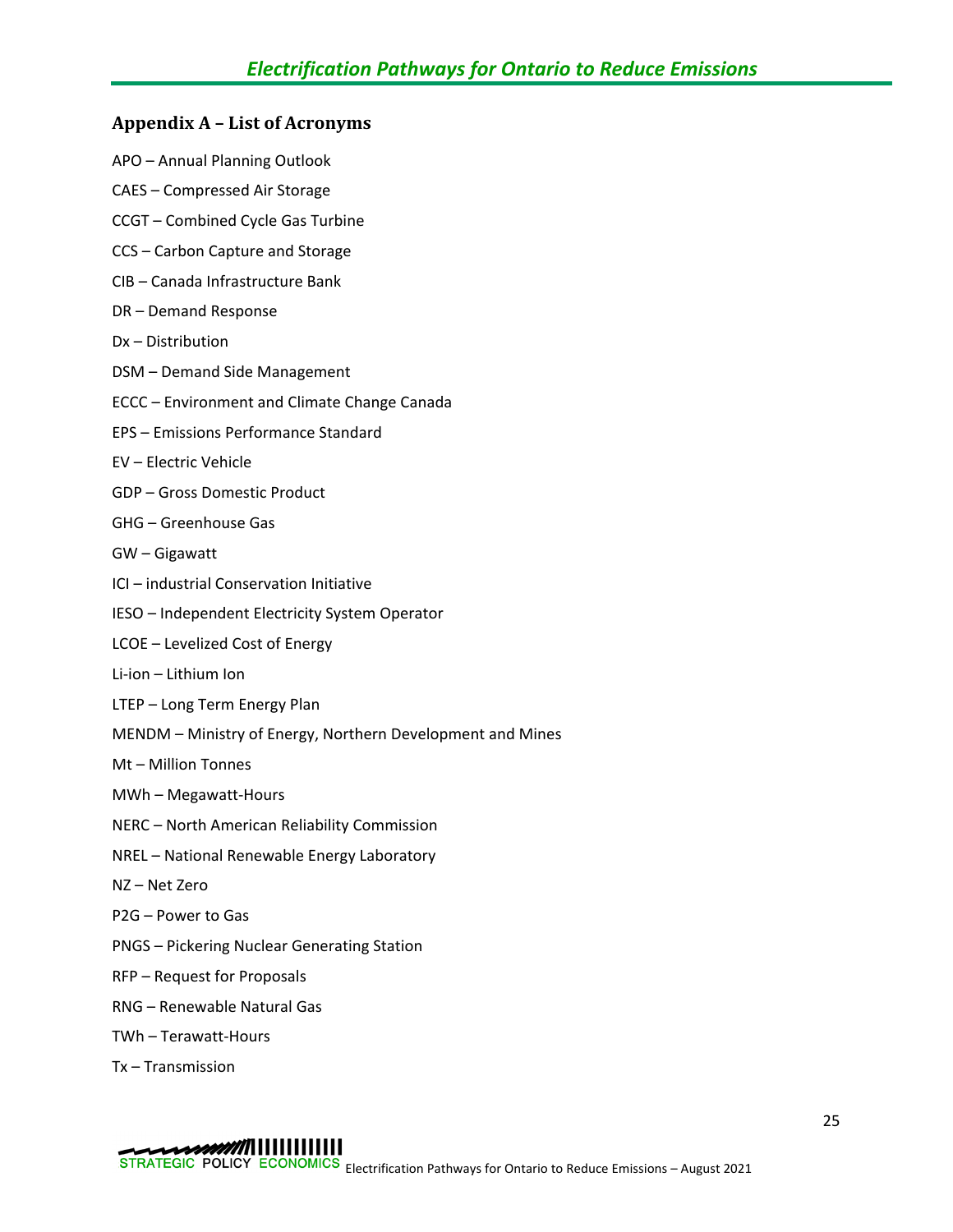## <span id="page-30-0"></span>**Appendix B – References**

Canadian Institute for Climate Choices, Canada's Net Zero Future, 2021.

CNBC, Biden pledges to slash greenhouse gas emissions in half by 2030, 2021. Retrieved from https://www.cnbc.com/2021/04/22/biden-pledges-to-slash-greenhouse-gas-emissions-in-half-by-2030.html

Enbridge Gas Inc, Enbridge Gas announces a \$5.2M Hydrogen Blending Pilot Project to further explore greening of the natural gas grid, 2020. Retrieved from https://www.newswire.ca/newsreleases/enbridge-gas-announces-a-5-2m-hydrogen-blending-pilot-project-to-further-explore-greeningof-the-natural-gas-grid-849137548.html.

Energy Information Agency [EIA], Annual Energy Outlook 2020. 2020.

Environment and Climate Change Canada [ECCC], Pricing carbon pollution from industry, 2021.

Environment and Climate Change Canada [ECCC], Canada's Greenhouse Gas Emissions Projections, 2021.

Environment and Climate Change Canada [ECCC], National inventory report 1990-2018, 2020.

Fleetcarma, Charge the North, 2019.

Green Ribbon Panel, Clean Air, Climate Change and Practical, Innovative Solutions Policy Enabled Competitive Advantages Tuned for Growth, 2020.

IESO, Annual Planning Outlook [APO], 2020.

IESO, Technical Planning Conference, 2018.

KPMG, A Report on the Contribution of Nuclear Science and Technology (S&T) to Innovation, 2014.

Lazard, Lazard's Levelized Cost of Energy Analysis, Version 14.0 [LCOE], 2020.

Lazard, Lazard's Levelized Cost of Storage Analysis, Version 6.0 [LCOS], 2020.

Mississauga, Mississauga Council Advocates Province to Phase out Gas-Fired Power Plants in an Effort to Fight Climate Change, 2021.

Natural Resources Canada [NRCan], Comprehensive Energy Use Database. 2021.

Navius Research, Achieving net zero emissions by 2050 in Canada, 2021.

NREL, 2020 Annual Technology Baseline, 2020.

Ontario, A Made-in-Ontario Environment Plan, 2018.

Ontario Energy Board [OEB], Regulated Price Plan Price Report, April 2021.

Ontario, Achieving Balance: Ontario's Long-Term Energy Plan, 2013.

Ontario, Delivering Fairness and Choice: Ontario's Long Term Energy Plan 2017, 2017.

Ontario, Ontario's Action Plan, 2020.

#